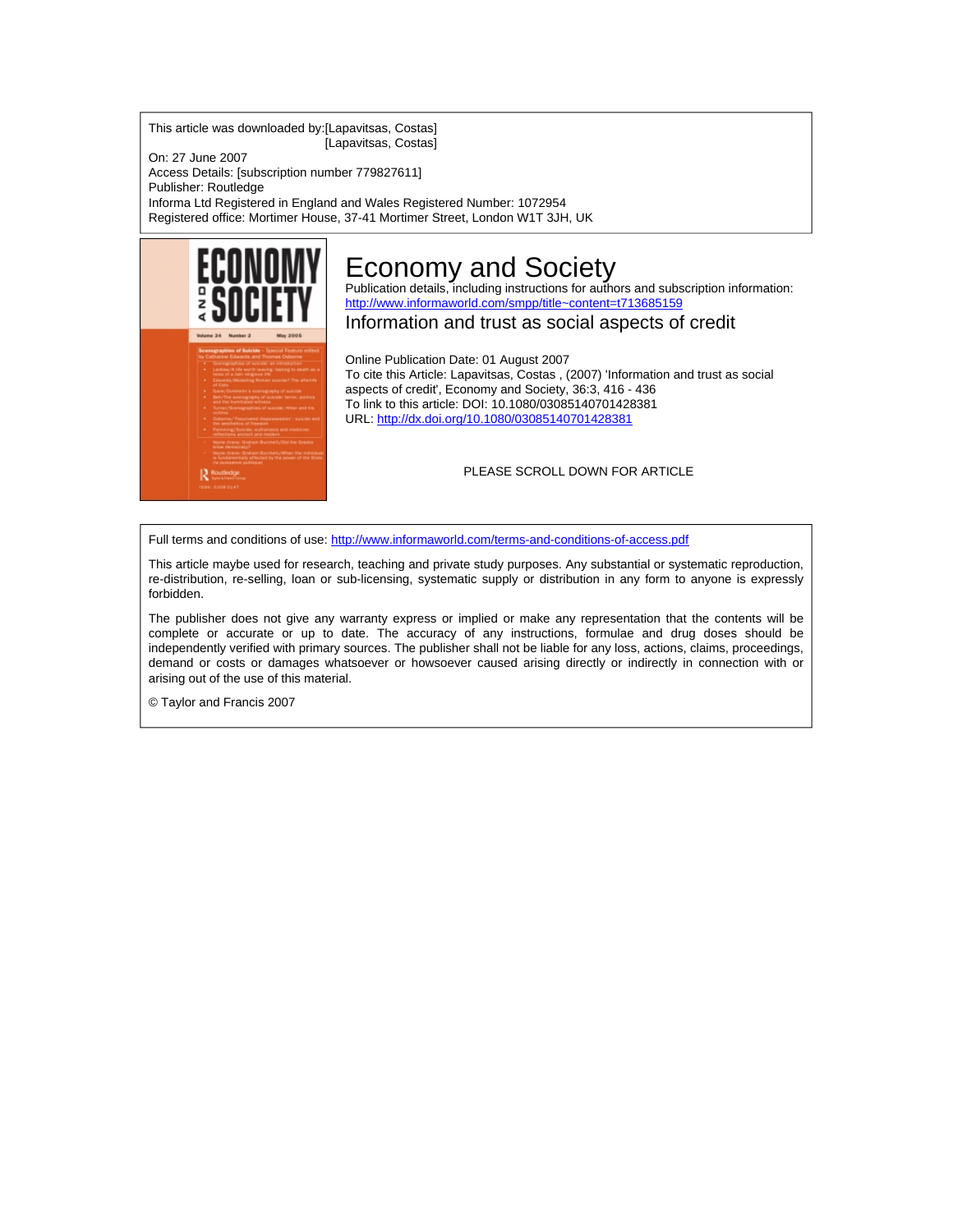# Information and trust as social aspects of credit

Costas Lapavitsas

#### Abstract

According to mainstream economic theory the contractual relationship between borrower and lender is characterized by asymmetry of information regarding the project to be financed. It is assumed that trust among credit participants is constructed individually as they collect and assess requisite information. In contrast, this paper argues that trust and information among credit participants have compelling social constituents that depend on economic function and social context. More specifically, the paper shows that financial institutions transform trust into a social and objective relationship. The capitalist credit system comprises a set of institutions that construct trust socially by using increasingly general information. Nonetheless, the foundation of credit-related trust is the ability to repay money. Hence the moral content of credit is thin, giving rise to fraud and deception.

Keywords: credit; trust; information; trade credit; banking credit; money market; central banking; credit system.

# Information, trust and the credit system

Information is a pivotal concept in mainstream economic theory of finance. Theoretical analysis of credit is based on the assumption that lenders and borrowers are asymmetrically informed about projects to be financed. Consequently there emerges 'adverse selection' (systematic advance of funds to poor-quality projects) or 'moral hazard' (significant risk of fraud or cheating by the users of funds). In this framework, banks and other financial institutions are information specialists who could, for instance, monitor borrowers on

Costas Lapavitsas, Department of Economics, SOAS, Thornhaugh Street, Russell Square, London WC1 0XG, UK. E-mail: cl5@soas.ac.uk

Copyright  $\odot$  2007 Taylor & Francis ISSN 0308-5147 print/1469-5766 online DOI: 10.1080/03085140701428381

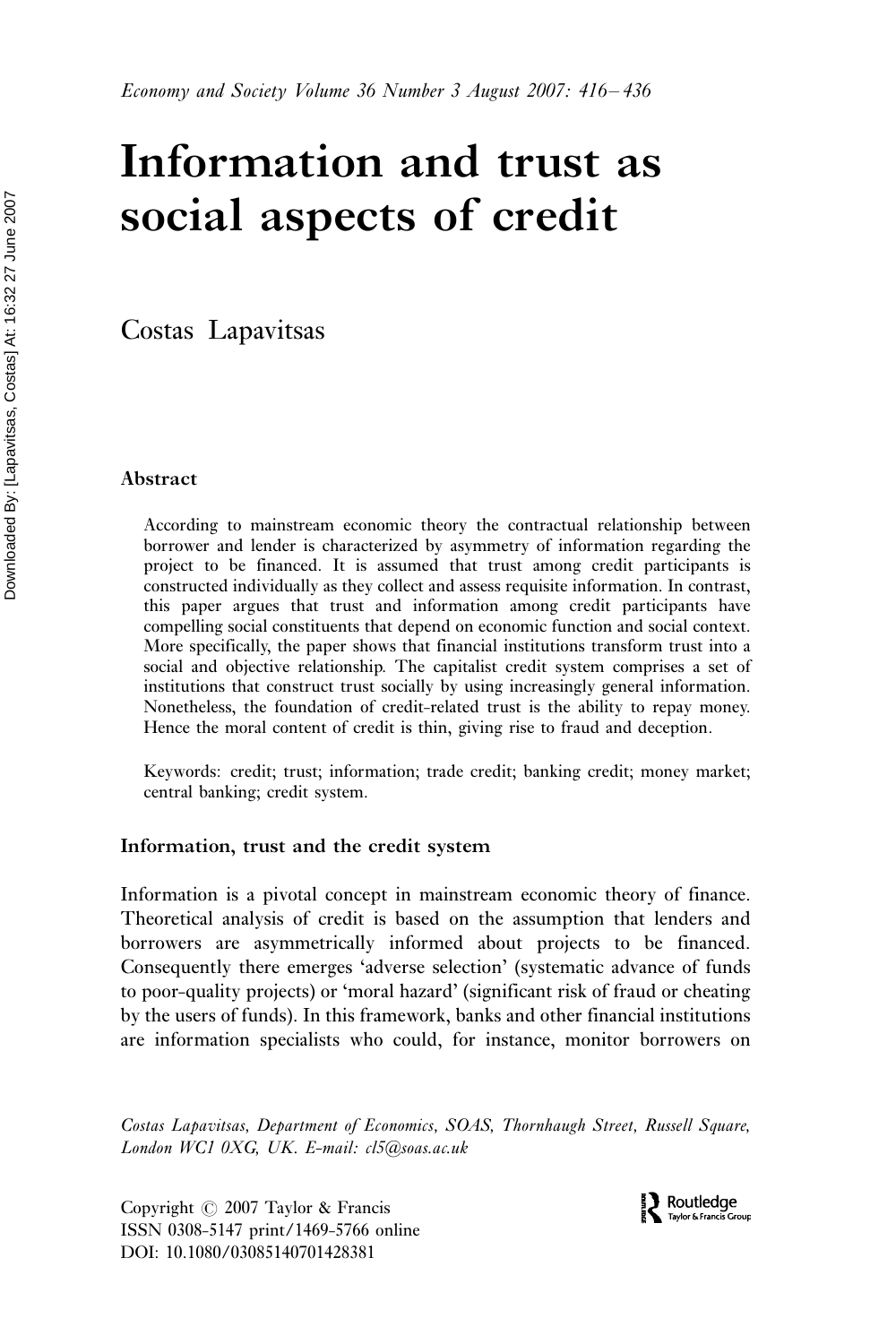behalf of the ultimate lenders (bank depositors), thereby reducing the risk of 'moral hazard' and 'adverse selection'.<sup>1</sup>

The theoretical stress on information fits well with the actual existence of internal bank mechanisms that systematically collect and process information. It also corresponds well with the impact of technology on banking in recent years. Rapid changes in information and telecommunications technology have allowed banks (especially in the USA) to increase private (retail) loans, to alter management of risk, to undertake off-balance-sheet activities (such as securitization of loans), and even to change internal labour relations, particularly between front-office and back-office staff.<sup>2</sup> Some economists have postulated that the business of contemporary banking is increasingly becoming that of information processing and risk management (Allen and Santomero 1999).

Nevertheless, a norm of debt repayment also exists in capitalist economies, drawing on trust among credit participants. The norm of repayment, moreover, seems to operate differently across the spectrum of credit transactions. The existence of the norm, for instance, is apparent in credit transactions among individuals that are already related through kinship, friendship, religion or otherwise. In this context, repayment is backed by social and familial sanctions, and the credit transaction often lacks a contractual form. The existence of the norm can also be detected among industrial and commercial enterprises, for instance, small and medium-sized firms among which credit could even be extended 'on a handshake'. At the same time, repayment among enterprises is conditioned by the pecuniary calculation of damage to reputation that might be caused by reneging on obligations. By the same token the contractual aspect of the credit transaction looms large among capitalist enterprises.

The norm of repayment takes a still different and far more attenuated form in credit transactions that involve financial institutions as well as industrial and commercial enterprises. Such transactions include pecuniary calculation of the costs and benefits of various actions by both borrower and lender, often in the form of interest forgone. The contractual specification of the relationship, moreover, typically provides for various eventualities in the form of covenants. Thus, repayment assumes a formal and legal aspect, which is most vividly apparent in credit transactions among financial institutions. In transactions among banks, pension funds, insurance companies and the like, repayment and trust are heavily fortified by detailed contracts that rely on judicial enforcement.

In this light, the neoclassical approach to information and credit is narrow and one-sided. The compulsion to repay and its gradations are hardly captured by the economic abstraction of the holder of money (lender) meeting the holder of project (borrower) in the presence of information asymmetry. Furthermore, the trust necessary for credit relationships appears to depend on the economic function of counter-parties as well as the social context within which they operate. Trust among financial institutions, for instance, has different underpinnings from trust among enterprises, and even more from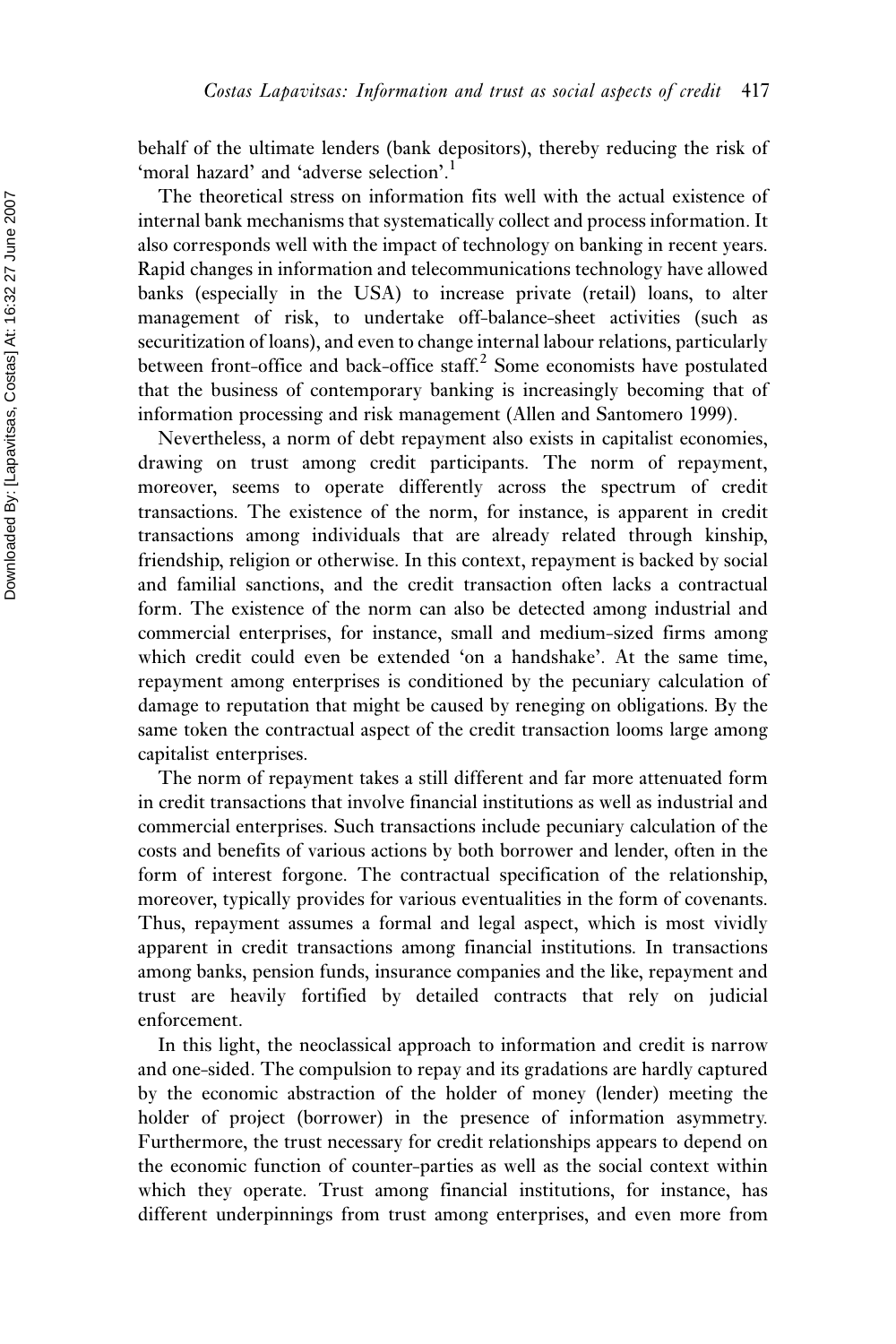trust among friends and relatives. Analogously, both the norm of repayment and the trust required for the advance of credit vary substantially among credit transactions. The informational content of credit relations, moreover, is context-specific, as is immediately apparent when trade credit between upstream and downstream enterprises is compared to, say, mortgage lending. The context-specific aspect of information can hardly be captured by the bland generalization that the borrower knows more than the lender about the project to be financed. Equally important is the specific economic functioning of credit counter-parties, as well as other social aspects of credit-related information.<sup>3</sup>

This article shows that the trust underpinning credit transactions is a socially constructed relationship which is transformed through the operations of the credit system. To be more precise, it is shown that credit-related trust is transformed from a private and subjective into a social and objective relationship as a result of the practices of financial institutions. By the same token, the information necessary to sustain trust becomes increasingly broad and multifaceted, thereby social. In this light, the capitalist credit system is a set of institutional mechanisms that turn trust into a formal, objective, measurable, and therefore social, relationship.

To derive these results the paper draws on the distinction between trade credit (selling commodities against promises to buy) and banking credit (lending of money), which is fundamental to Marxist political economy of finance.<sup>4</sup> The results also draw on a view of the credit system as a pyramidshaped, layered set of institutions, markets and assets, originally developed by the Uno current of Japanese Marxism.<sup>5</sup> Very briefly and schematically, in the bottom layer are found trade credit relations among capitalist enterprises; in the second layer there are banking credit relations, mostly involving the lending of money to enterprises; in the third layer there are money market relations, which involve the lending of money among financial institutions; finally, in the fourth layer there are central banking relations, typically involving credit made available to financial institutions operating in the money market. Trust  $-$  which is fundamental to all credit relations  $-$  becomes increasingly social and objective as the pyramid is traversed from bottom to top. Requisite information, meanwhile, becomes increasingly general, systematic and comprehensive, thus ranging across capitalist economy and society.

Nevertheless, the trust underpinning capitalist credit is ultimately based on the borrower's ability to repay money. For trust to exist the lender must acquire information about the borrower's ability to generate money profits or to secure alternative access to money. Indeed, as trust becomes increasingly social within the mechanisms of the credit system, borrowers are formally ranked according to their ability to generate money. Consequently the moral and ethical content of the lender-borrower relationship is thin, and developed capitalist credit constantly gives rise to fraud and deception. In the money market, for instance, the norm of repayment loses much of its force, and is replaced by pecuniary calculation of the pros and cons of repayment.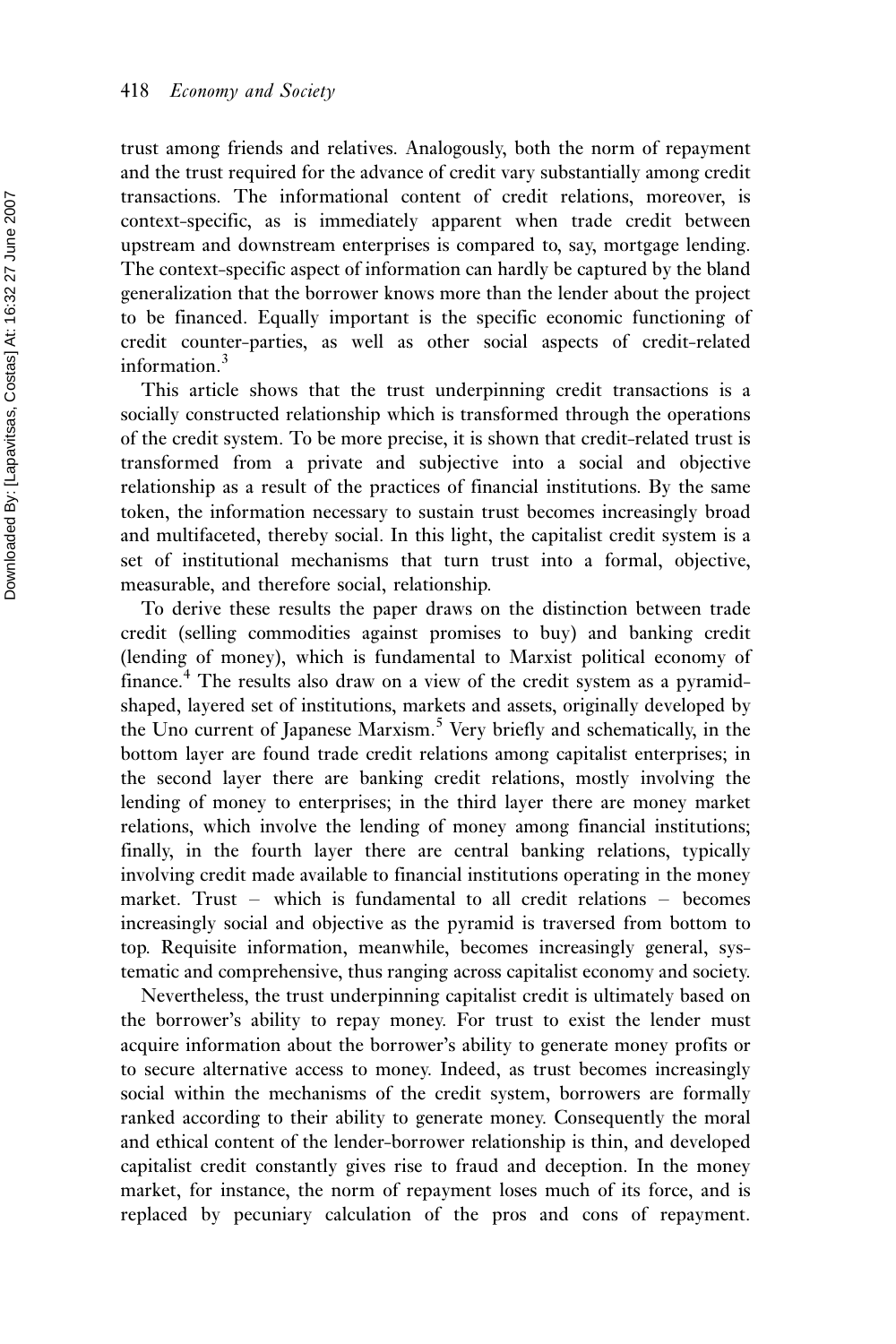Contractual specification of obligations and the threat of recourse to the law are integral elements of capitalist credit, reflecting the way in which trust and information are socialized within the capitalist credit system.

The paper proceeds as follows. The next section briefly reviews recent developments in mainstream theory of finance, focusing on banking. The following four sections analyse the social content of, respectively, trade credit, banking credit, money market credit and central bank credit, paying particular attention to relations of trust and the requisite information to support them. The seventh section concludes.

## Recent developments in information-theoretic analysis of finance

The view that banks are specialists in information acquisition and assessment has become canonical in mainstream neoclassical literature. Output during the last decade has consisted largely of theoretical refinements and empirical studies based on this fundamental view.<sup>6</sup> Considerable emphasis, for instance, is currently laid on the distinction between 'hard' and 'soft' information, and a link has been postulated with the distinction between 'transactions-based' and 'relationship' finance.<sup>7</sup> Broadly speaking, 'transactions-based' finance corresponds to lending that is based on numerically precise ('hard') information collected from publicly available documents (balance sheets, tax returns and so on). In contrast, 'relationship' finance denotes lending that is based on ('soft') information collected through regular and personal contact between lender and borrower. Large banks are supposed to be better at 'transactions-based' finance, while small banks at 'relationship' finance. Since smaller banks have been disappearing through mergers and acquisitions, particularly in the USA, there are possible problematic implications for borrowing by individuals and small enterprises.

Note that the 'hardest' form of 'transactions-based' lending occurs between large banks and private individuals who seek mortgages, credit cards and personal consumption loans, rather than between large banks and large corporations. To lend to individuals, banks typically deploy 'credit-scoring' techniques, i.e. they numerically weigh an individual's creditworthiness by using a limited set of variables relating mostly to the individual's income. Scores are then produced which allow (or preclude) the making of loans, without involving the personal judgement of the bank's loan officer (Mester 1997). In practice, therefore, banks render individual borrowers into units of a homogeneous distribution with well-defined parameters. These 'credit scoring' techniques are now spreading to loans made to small businesses, which are also treated as a homogeneous mass.

To sustain these quantitative techniques banks must have access to large and reliable databases about individuals and small businesses. 'Credit scoring' techniques further rely on careful selection of the variables deployed by each bank. This process is driven by experience and depends on the social and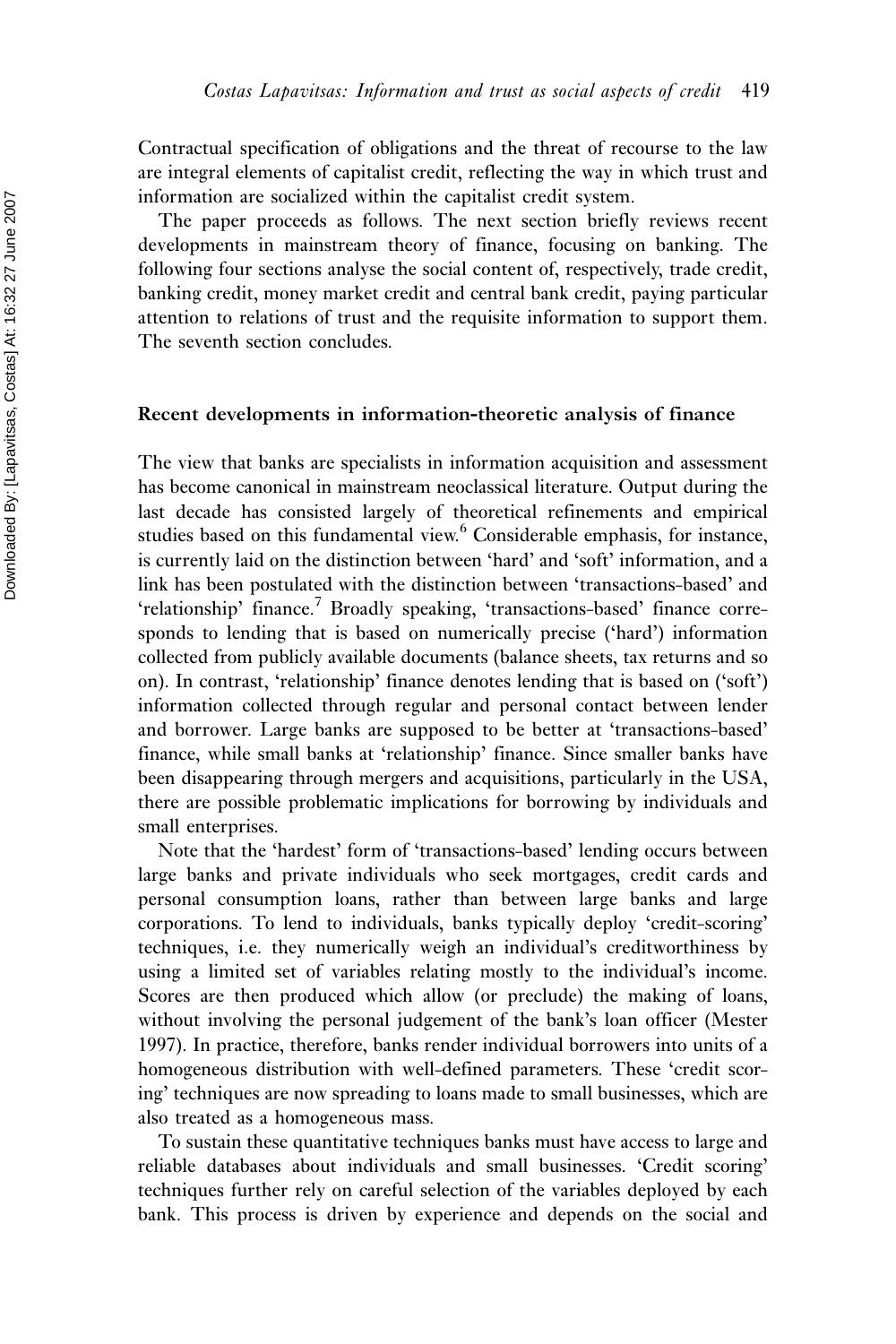economic characteristics of the borrowers as a group. Consequently the provision of appropriate information about borrowers on a mass scale has gradually become a separate field of activity for private enterprise since the early 1990s.

Moreover, to minimize the risk of individual or even systemic failure it is necessary for banks to undertake further quantitative analysis of loans. In particular, the risk attached to banks' balance sheets must be numerically estimated, typically by employing various techniques of 'value at risk' (Saunders and Allen 2002; Duffie and Singleton 2003). On a narrowly technical level, these techniques require substantial computing power and are associated with options pricing theory. It has become possible to use them widely and systematically only because computer costs declined significantly in recent years. The techniques inherently compare banks against each other, thus also equating banks to each other.

The neoclassical, information-theoretic approach to finance is, therefore, consistent with the growing importance of information within the financial sector. But the approach also has a very narrow compass, as is evident with regard to 'moral hazard'. The underlying assumption is that economic agents would typically defraud each other as soon as pecuniary incentive and opportunity arose. Borrowers would, for instance, conceal some of the returns of their activities, thus avoiding payment of interest and principal. In this light, appropriately monitored and enforced contracts are vital to financial transactions, also creating scope for the emergence of financial institutions.<sup>8</sup> Yet, casual observation reveals that there is also unspoken compulsion to repay debt, which rests on relations of trust between lender and borrower, and has moral and ethical undertones. As was mentioned in the previous section, a well-founded theory of credit ought to give insight into those broad constituents of trust between lender and borrower.

The importance of trust to capitalist credit is apparent from the very definition of the latter, which amounts to the advance of capital value against a promise to return the equivalent later, plus increment.<sup>9</sup> Credit stands in clear contrast to buying and selling commodities for money, which entail immediate quid pro quo since value in the form of commodities is balanced at once with value in the form of money. To be sure monetary exchange still requires trust. Exchange participants, for instance, must be confident that the transacted commodities have adequate use value, and that there will not be fraud, violence and theft. But for regular credit transactions trust of a different order is required since capital value is advanced against mere promises to repay it in the future.

As was already mentioned in the previous section, furthermore, trust is unlikely to have the same content in credit transactions between, say, two private individuals, two enterprises, an enterprise and a bank, or two banks, even if formal debt contracts exist in all instances. By the same token, the obligation to repay between two individuals is likely to differ qualitatively from that between two enterprises, which would also be different from that between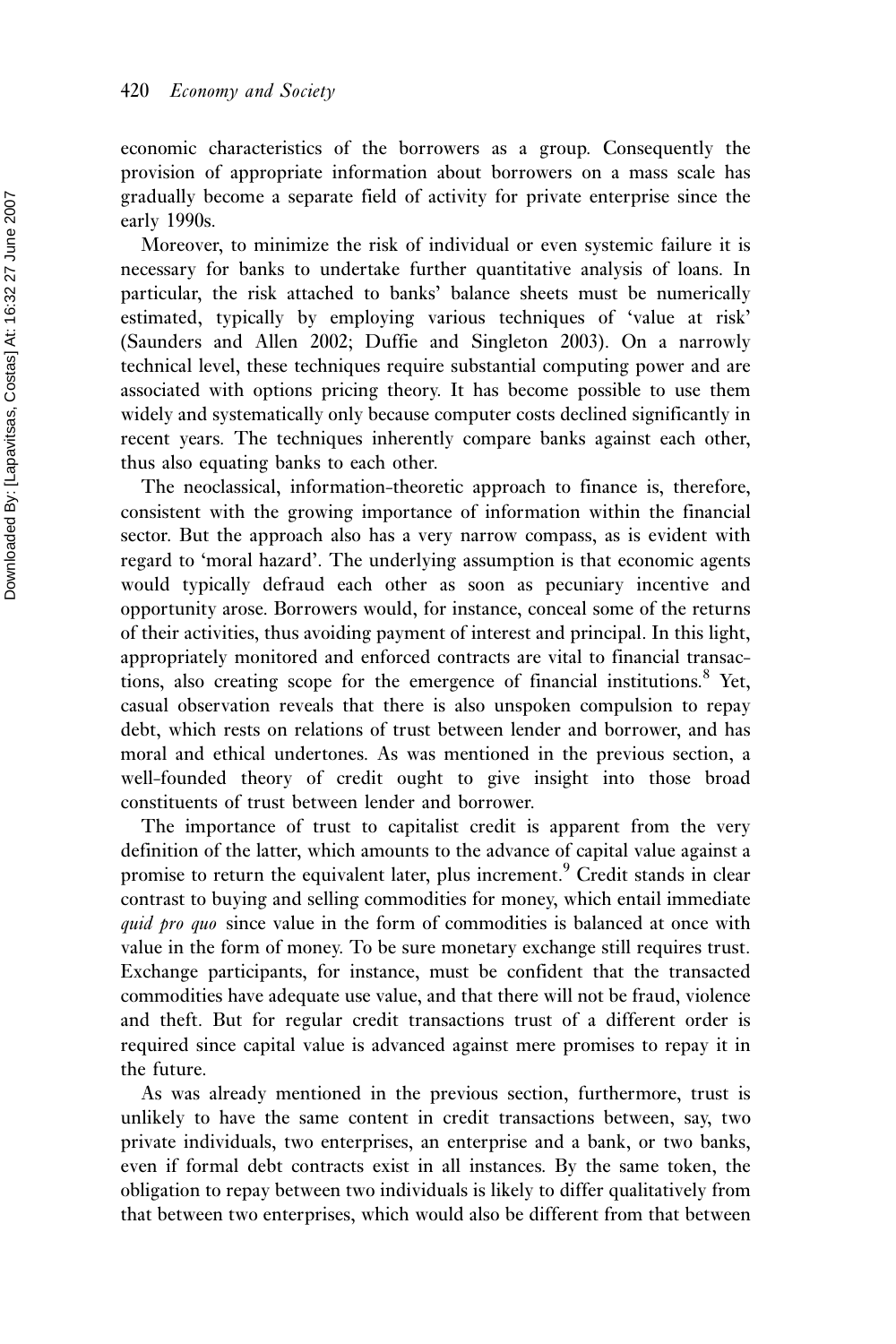financial institutions and enterprises, or between financial institutions and individuals, or even between financial institutions themselves. The constituents and determinants of 'moral hazard' in financial transactions vary according to the financial institution and market involved.

Pressing the point a little further, the character of trust between financial counter-parties appears to depend on the practices and interactions of financial institutions. Trust is essential, for instance, between a depositor and a bank since, by construction, a bank is incapable of meeting all its deposit liabilities at once, and would go bankrupt on the occasion of a 'run'.10 Such trust depends on how well the bank manages its loans, therefore on the trust that exists between the bank and its borrowers. Equivalently, the information required by the depositor to develop trust in the bank relates primarily to the bank's loan decisions. Hence the basis of the depositor's trust is indirectly provided by information collected by the bank about its own borrowers. On the other hand, trust between a bank and a borrowing enterprise depends on the prior existence of trust between the enterprise and its customers and suppliers. The bank must collect and assess evidence of this trust, if it is to generate trust between itself and the borrowing enterprise. Thus, whether seen from the standpoint of the depositor or of the borrower, trust between a bank and its counter-parties rests on information about a wide range of enterprises and individuals.

Among transacting banks, finally, the nature of trust appears to be still different. Inter-bank lending, for instance, has a more detached character compared to other forms of bank credit, such as business loans. Trust between lending and borrowing bank is heavily circumscribed by market practice and custom. This is not surprising in view of the fact that both parties are specialists in collecting and processing information about others. The field of information that each party utilizes necessarily extends across large numbers of other borrowers and depositors.

The social constituents of trust in credit transactions are considered in this light in the rest of the article, starting with trade credit. It is shown that trust and the information that sustains it acquire an increasingly social and objective character as the layers of the credit system are traversed. Nonetheless, creditrelated trust has a thin moral dimension that favours fraud and deception, given that its object is the repayment of money. Mistrust is never far from the surface of capitalist credit.

# The private and subjective character of trust in trade credit

Trade credit is a fundamental economic relation that emerges spontaneously among enterprises already connected through the social division of labour. Typically, suppliers advance output downstream, and receive promises to pay that take the form of specific financial securities  $-$  historically that of commercial bills. Trade credit entails an asymmetric economic relationship between enterprises. On the one hand, it brings benefits to debtors, since they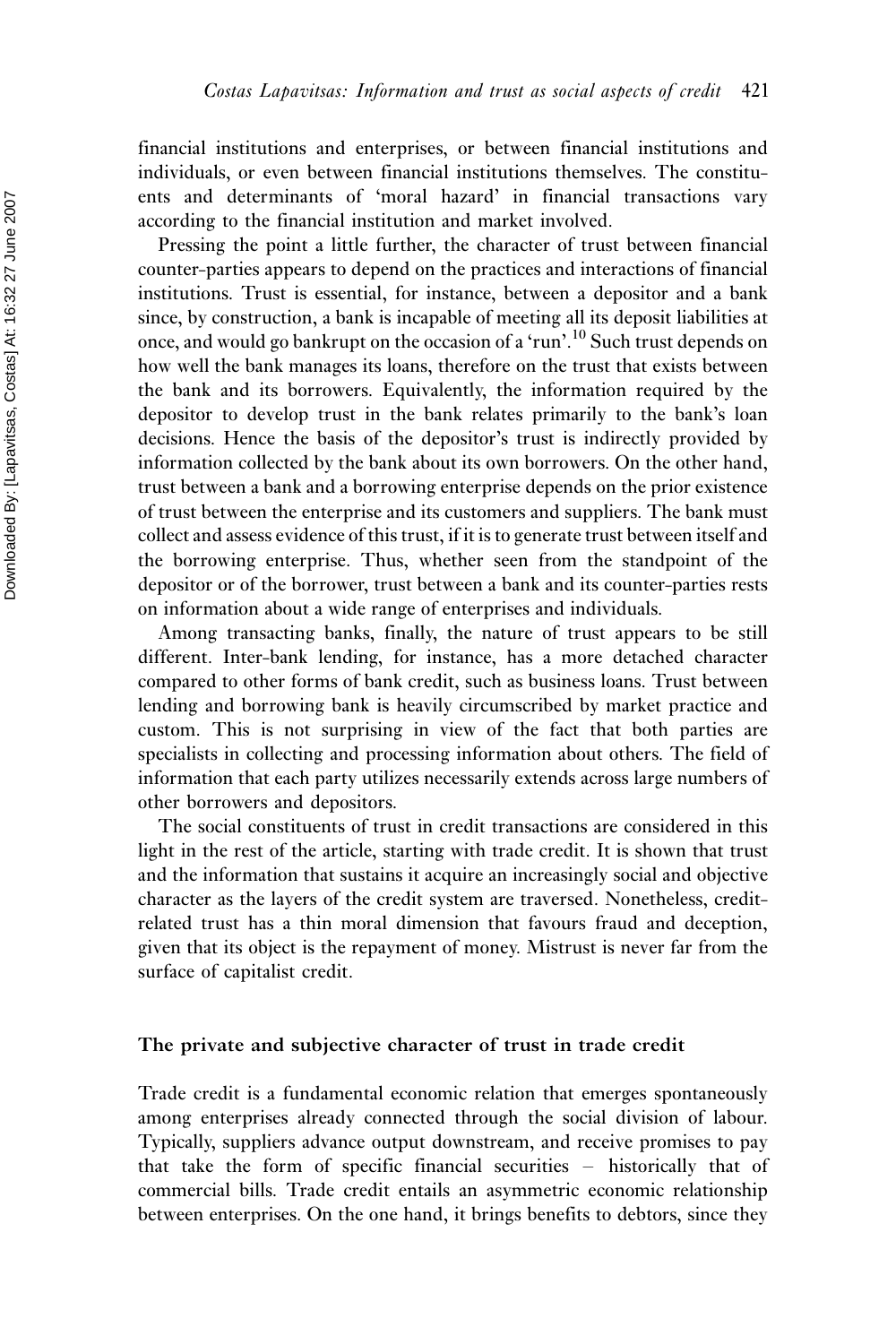purchase inputs without using capital. For any given size of debtor's capital, therefore, the range and volume of productive activities can be expanded during any period of time, thereby raising profitability. Trade creditors, on the other hand, economize on the costs of storing finished output, and avoid the risks of sudden price fluctuations during the time taken to sell output. But creditors also part with capital against mere promises to pay, thus carrying the risk of delayed, or altogether cancelled, payment. Moreover, creditors lengthen the turnover time of their capital thus lowering its profitability.

Other things being equal, therefore, it is in the interests of individual enterprises to sell for cash while buying on credit. A seller with advantages in product quality, or in services attendant to the product after its sale, might be able to avoid offering credit to buyers. A seller with a dominant market share might similarly restrict the availability of trade credit. In short, the availability of trade credit in any given market is not homogeneous. The terms on which such credit is offered  $-$  length of time to repayment, increment over cash price, the place of repayment, and so on  $-$  are also heterogeneous.

The risks and disadvantages confronting the trade creditor make it necessary for a bond of trust to exist with the debtor. But the commercial trust necessary for this purpose is not similar to that between hierarchical superiors and inferiors - typically a broad and diffuse relation that pertains to several aspects of personal life, such as marriage, family, security and ideology. Rather, commercial trust is extended among formal equals and pivots on a single issue: repayment of money according to terms agreed. Its most important prerequisite is confidence that the debtor will make the appropriate payment at the due time. Thus, the following two determinants of commercial trust are particularly important.

The first is the debtor's potential for profit generation. This is partly a technical economic issue, since success in profit generation depends on labour skills, technologies and inputs used by the debtor. For industrial capitalists directly connected with each other in the social division of labour, information about the profit-making activities of trade counter-parties accrues through the physical interdependence of production processes as well as through regular buying and selling. When a firm uses the product of another as input in its own production process, the use value of the product conveys information directly about the other's quality of work, regularity of production and technological capacity. Moreover, when enterprises regularly engage in commercial transactions with each other, they automatically obtain information about each other's marketing skills and reliability. Thus, physical interdependence of production processes and regular commercial contacts generate a field of trust among industrial capitalists that makes trade credit possible.<sup>11</sup>

But success in profit generation depends on more than efficient deployment of resources. Relations between capital and labour within the enterprise must also be conducive to successful exploitation. The creditor must gauge the ability of the debtor to act as a capitalist employer, namely the debtor's ability to keep workers sufficiently compliant to ensure generation of profits. The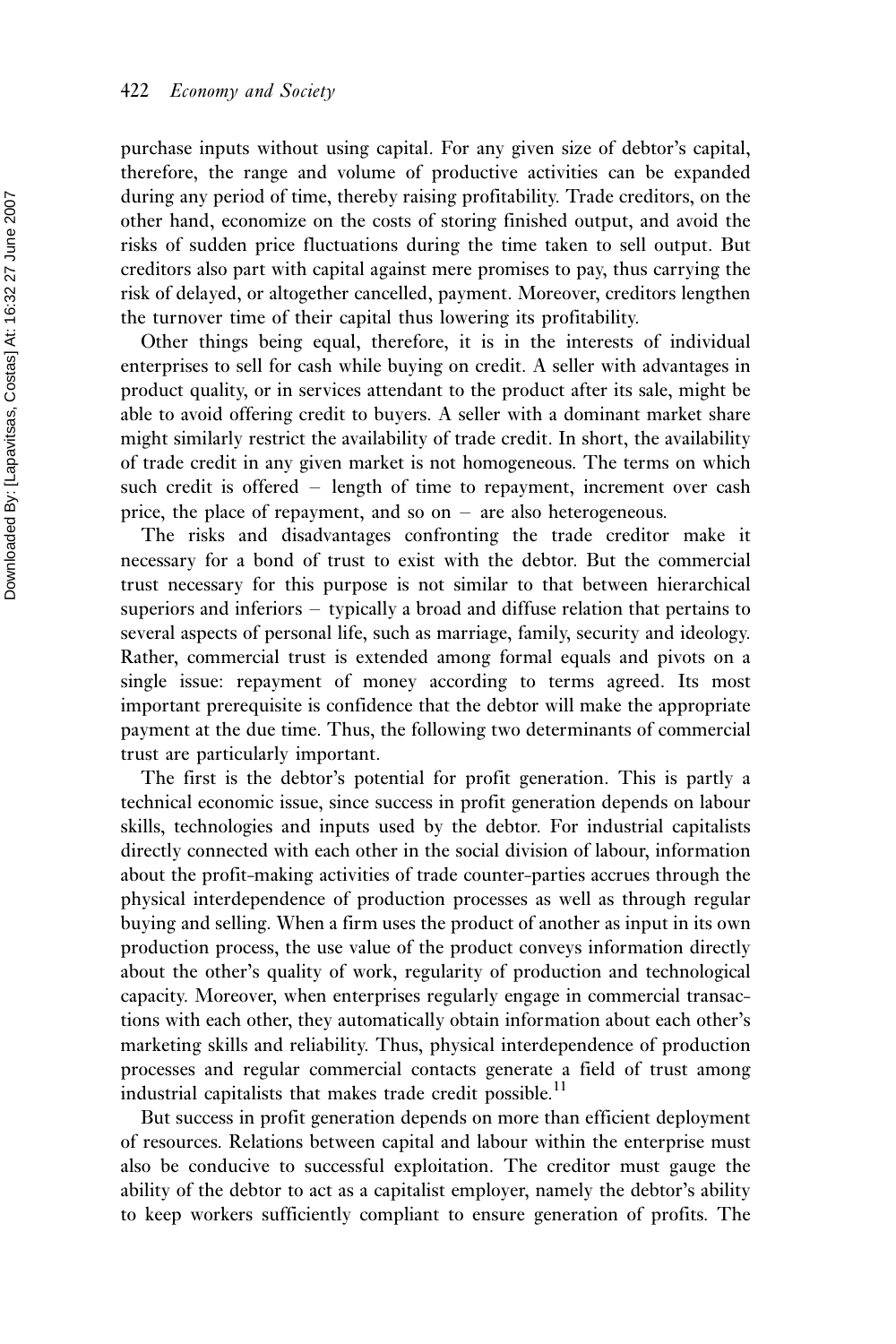presence of, or potential for, capital-labour conflict in the activities of the debtor is always a prime concern of the creditor. For commercial creditors, regular contact through buying and selling offers a natural opportunity to assess debtors from this perspective.

The second determinant of trust among trade credit counter-parties is plain access to money. What matters to the creditor is actual payment of the sum agreed – how the borrower procures the money is ultimately unimportant. If the debtor had sufficient economic, social and political power to guarantee access to money, his or her economic activities would be immaterial to the creditor. Thus, the debtor could function inefficiently as capitalist without necessarily forfeiting the creditor's trust. Consequently creditors would normally collect information regarding debtors' ownership links with other enterprises, participation in formal and informal decision-making bodies, social and familial connections as well as access to political mechanisms, particularly the state.

From the lender's perspective, creditworthiness sustained by power relations is not necessarily worse than creditworthiness based on the quality of the borrower's investment project. Given a sufficiently powerful borrower, value could be advanced irrespective of past success in generating profits. Consequently, particular enterprises and individual capitalists might be able to obtain trade credit purely because of hierarchical power relations within the economic sphere and, more broadly, within the capitalist class. By the same token, close connections with the mechanisms of the state could secure access to trade credit.

In sum, the private and subjective trust requisite for commercial credit derives from economic and social factors that ensure the generation of profits and guarantee access to money. Precisely for this reason, commercial trust has a noxious and precarious character. The overriding concern of capitalists engaging in credit relations is to make more money. No higher aspirations and sentiments challenge the pre-eminence of profit making, and hence the threat of fraud, swindling and deceit is constantly present. If it were possible for the debtor to keep the creditor in the dark regarding problematic aspects of the investment project, the debtor would probably do so. Outright lies could also be told about the prospects of profitability or the social and political power available to the borrower. Since the foundation of commercial credit is ultimately the ability to repay money, the moral dimension of credit among capitalists is feeble. Hence the requirement among transacting capitalists for careful contractual specification of the terms of repayment that also relies on legal enforcement.

# The character of trust in banking credit

The analytical link between the first (trade) and the second (banking) layer of the pyramid of credit touches upon the historical emergence of banking, a fraught issue that cannot be directly tackled here. It is sufficient to assume that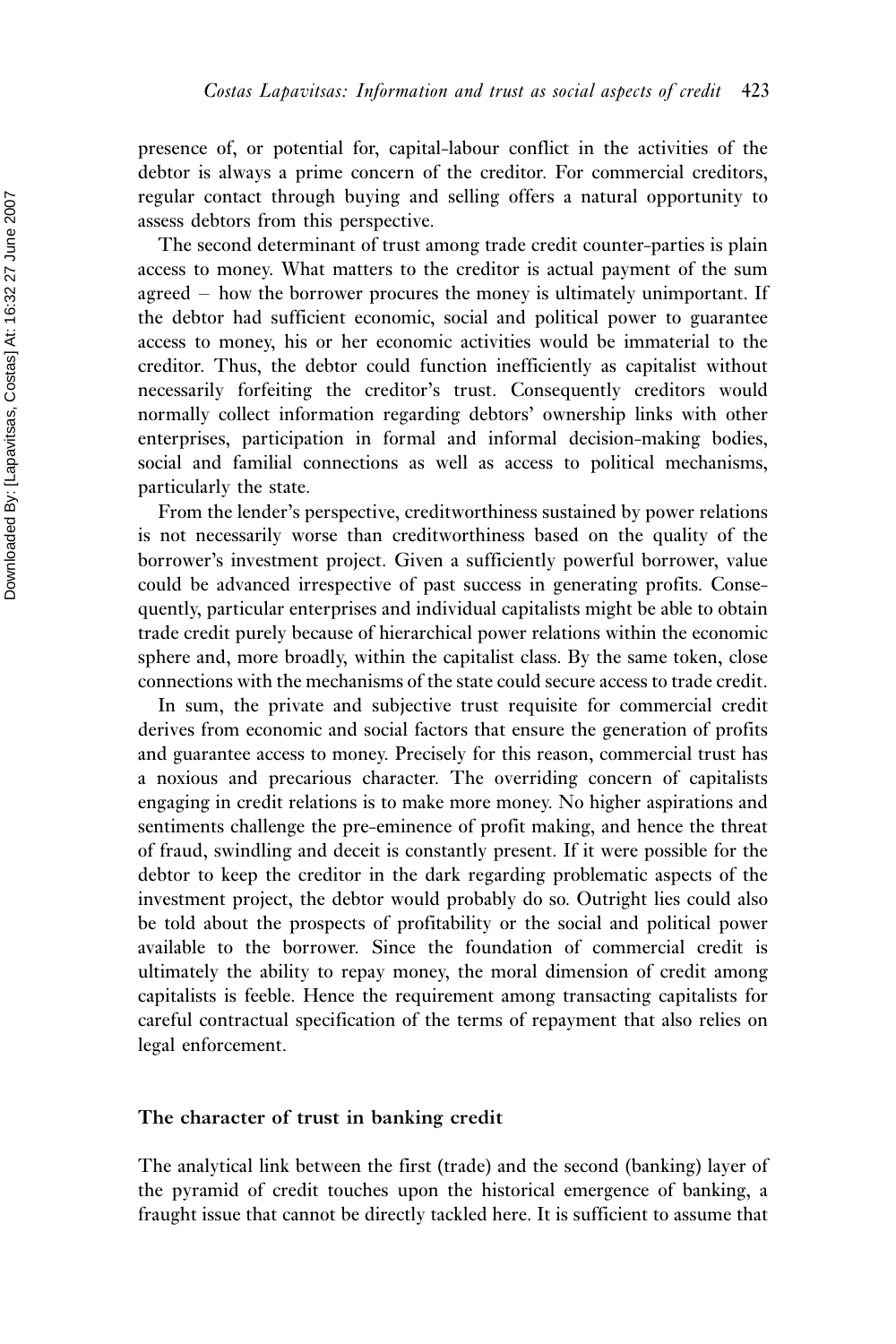trade credit provides economic foundations for the systematic emergence of banking credit.<sup>12</sup> More specifically, it is assumed that at the core of advanced capitalist banking lie activities that relate to both trade credit and money-dealing. This approach offers two analytical advantages. First, it postulates a specific link between bank lending and money-dealing, the latter covering foreign exchange, account management, clearing, money transmission and safe-keeping of assets. Note that these operations sit uncomfortably with the standard neoclassical treatment of banks as intermediary lenders of money. Second, the approach fits well with banks' tendency to concentrate in commercial centres where trade credit transactions and instruments proliferate.

Thus, the approach adopted here stresses that banks are not plain financial intermediaries that gather spare funds and channel them to enterprises. Rather, banks engage in a host of financial and monetary activities, all of which matter for information collecting and processing. Banks, for instance, transmit money domestically and abroad, execute payments, manage accounts, offer safe-keeping facilities and engage regularly in foreign exchange transactions. These normal banking activities are not necessarily connected to the lending of money. They are, however, an integral part of information collection by banks since they offer direct insight into potential borrowers, something that is increasingly recognized by mainstream theory (Mester et al. 2005). Such activities provide a broader context within which trust can develop between banks and their depositors and borrowers.

This approach also rests on an analytical result derived earlier, namely that those who advance trade credit face slower turnover of capital as well as bearing the risk of debtor default or late payment. Other things being equal, creditors would benefit if their capital returned within the period of credit originally agreed (rather than at maturity). Consequently trade creditors have the following two options.

The first is to use the trade credit security as means of payment in input purchases. Possession of the underlying trade debt would then be transferred from one capitalist to another. For this to be possible, a field of trust must exist between the creditor enterprise and its suppliers such that the latter could be persuaded to accept a promise to pay made by an unrelated capitalist (further downstream). Moreover, after acceptance, the suppliers would immediately find themselves in a similar position to the original creditor, i.e. seeking to obtain return of their capital within the security's term of credit. Therefore, they would have to persuade their own suppliers to accept the security, despite these suppliers being even further removed from the original field of trust that sustained the security's emergence. Given that the enterprises involved are linked to each other through their production processes, successive holders of the security could act as conduits of trust by adding their private guarantees (endorsements) to it. But the security's acceptability would remain partial since it would rest on a series of private assurances given by individual enterprises. At every turn, potential holders would have to be persuaded anew of the validity of both the original promise to pay and of the subsequent guarantees.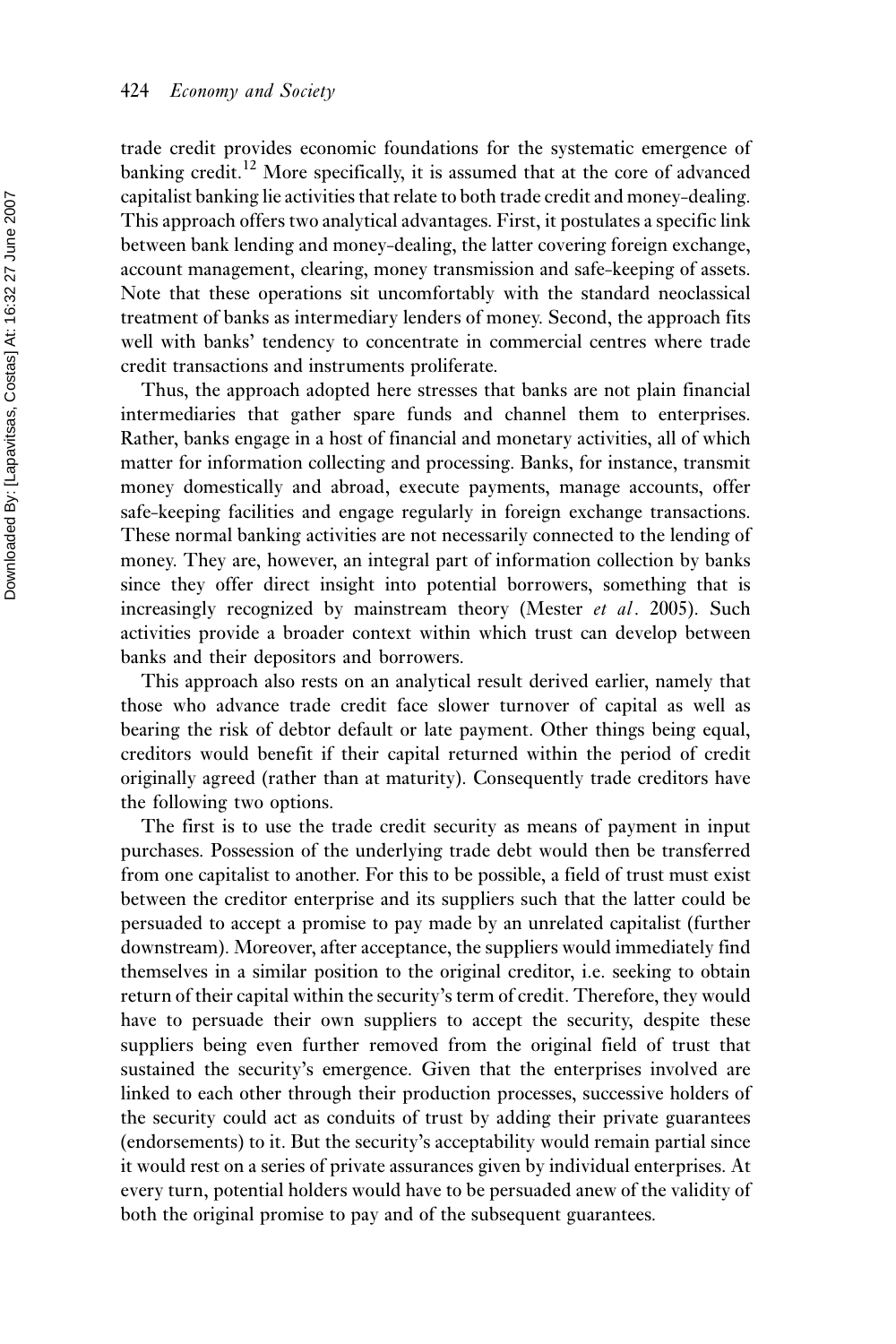The second is to sell the promise to pay that underlies the trade credit security to other capitalists who possess idle money that is available for investment. This is still a credit transaction, but qualitatively different from trade credit since it involves the advance of money (by the purchaser) with the aim of earning interest. Therefore, it is banking (monetary) credit. The seller essentially transfers trade receivables to the buyer against the advance of money capital. For this transaction to make sense, the interest cost must be outweighed by the benefits to the seller from the rapid return of capital in the form of ready money. On the other hand, since trade credit obligations could be sold to anyone who holds money, the purchaser must be able to assess their creditworthiness without the knowledge that derives from contact with the activities of the enterprise that originally generated them. Therefore, the difficulty of establishing trust in a trade security offered for sale is greater than in persuading an upstream capitalist to accept it as means of payment. The issue that must be tackled here is: who are the capitalists that might stand ready to engage in the business of transacting trade credit instruments? Put differently, who are the capitalists most likely to finance trade credit, and thus to facilitate its growth?

Marx's (1981 [1894]: chs 16, 19) distinction between merchant and industrial capitalists is very useful in this respect: the former specialize in activities of circulation, while the latter specialize in production.<sup>13</sup> Merchant capitalists, furthermore, comprise two groups: commercial and money-dealing capitalists. Commercial capitalists buy and sell commodities, thereby reducing the circulation time of industrial capital as well as lowering the costs of buying and selling for industrial capitalists. Consequently, they raise the profitability of industrial capital and earn the average rate of profit. Money-dealing capitalists, on the other hand, specialize exclusively in the monetary aspects of circulation, such as transferring, safe-keeping and changing money from one national denomination to another. Consequently, they reduce the circulation costs and turnover time of industrial capitalists, while earning the average rate of profit.

Money-dealing capitalists have clear competitive advantages in the business of financing trade credit. Their capital is kept largely in the money form, and parts of it are likely to lie idle and available for lending. Moreover, in the process of transmitting money abroad, of converting money from one denomination into another, and even of storing money, money-dealers constantly handle trade credit instruments and accounts of other capitalists. They inevitably acquire information about trade creditors regarding regularity of payments, probity with respect to commercial obligations, frequency of transactions and access to money of trade creditors, despite having no direct connection with the productive activities of trade credit country-pavties. Consequently, money-dealers are well placed to assess the creditworthiness of particular trade credit securities and other related obligations offered for sale. On these grounds, money-dealers are the capitalists most likely to become bankers, though this possibility is open to all capitalists who hold sums of temporarily idle money.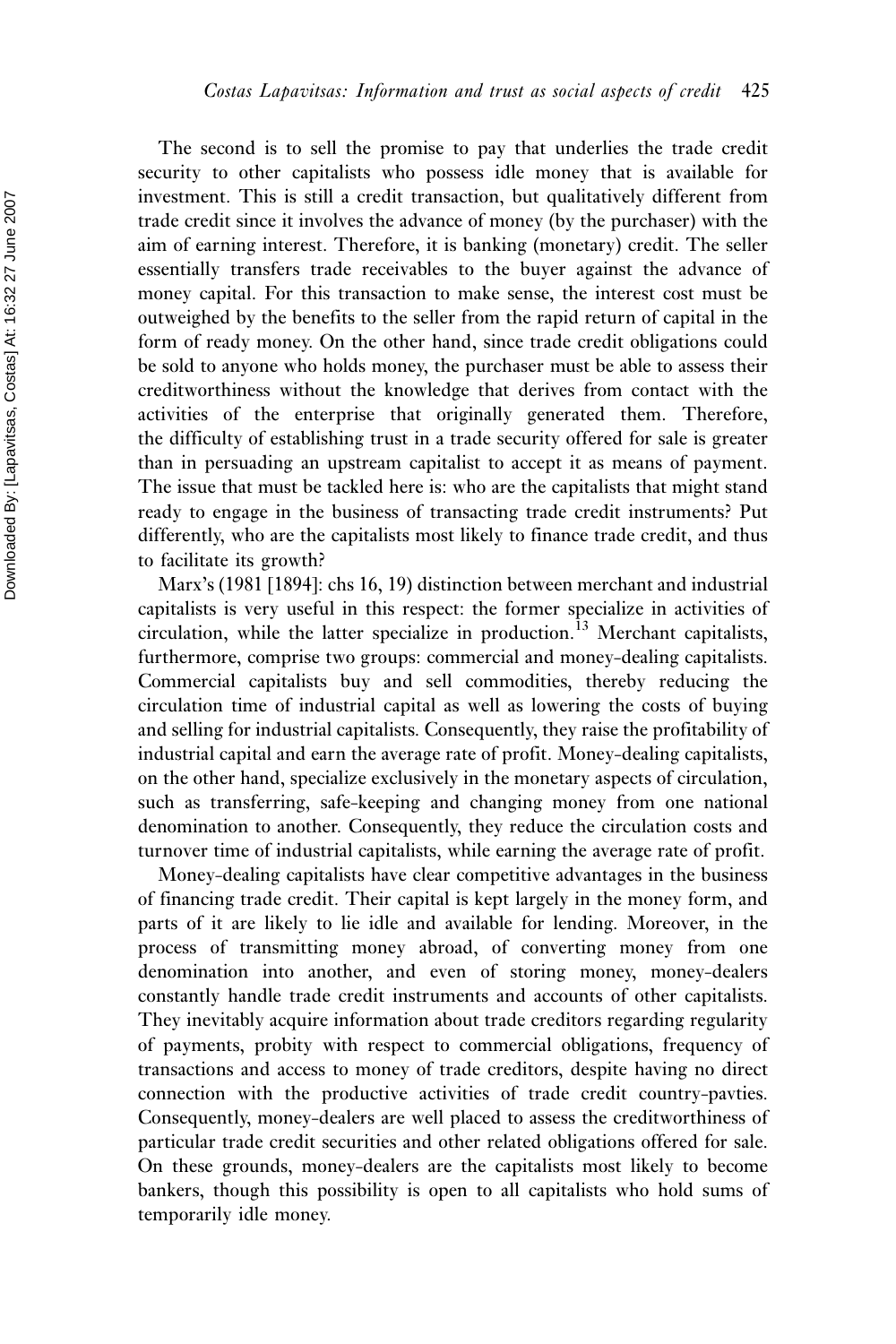Fully to establish the nature of banking credit, however, it is necessary to consider more closely the form in which banks normally lend. If a bank restricted itself to making loans out of its own capital, the scope of its lending would be curtailed by the size of its capital. If, on the other hand, it could make loans by advancing its own promises to pay, it would immediately expand its operations and raise its profitability. Within our framework, this implies that the seller of a trade credit obligation would have to be persuaded to accept a bank's own promise to pay. The particular form taken by banks' promises to pay depends on the institutional and historical development of the credit system, but there are two fundamental types, namely banknotes and bank deposits. In broadly generic terms, therefore, banking credit consists of acquiring one kind of promise to pay (enterprise to enterprise or enterprise to bank) in exchange for another (bank to enterprise). In more standard banking terms, banks acquire assets (liabilities of industrial capitalists) by issuing their own liabilities.

For such a process to occur systematically, a bank's promise to pay must be superior to an enterprise's promise to pay in respect of, first, it's effect on the holder's turnover time and, second, the risks of default and delayed payment. The answer to the first problem is straightforward: banks typically issue promises to pay of shorter maturity than promises to pay made by industrial capitalists.<sup>14</sup> At the limit, bank liabilities are payable on sight and begin rapidly to acquire the aspect of ready money, thus becoming the true credit money of advanced capitalism.

The problem of risk for a bank's promise to pay, however, is far more complex, not least because banks tend indeed to issue liabilities of shorter term to maturity than their assets. The acceptability of promises to pay by both enterprises and banks ultimately depends on their respective ability to make payments according to terms agreed. For enterprises, as was already established, this depends on success in profit generation and general access to money. These can be ascertained by examining technology, plant, equipment, labour skills and management skills in exploiting labour, as well as by locating the broader social network of ownership and power within which the enterprise operates. For banks, however, the substance of the matter is quite different. Banks are neither engaged in production nor do they produce value and surplus value  $-$  they merely employ their capital in the business of making loans by transforming one type of promise to pay into another. Though they also rely on technology, labour skills and office space, their profitability does not derive directly from these factors, since no surplus value is produced in the banking business. Rather, a bank's profits and ability to honour its promises to pay depend overwhelmingly on the validity and prompt repayment of the bank's assets, i.e. on the validity of other capitalists' promises to pay. In short, trust in a bank's liabilities derives from the composition and quality of the assets on its balance sheet, which are mostly debts of others.

Establishing trust in a bank, therefore, is qualitatively different from establishing trust in an industrial enterprise. Two aspects of banking activity are important in this connection. The first is lowering the risk of default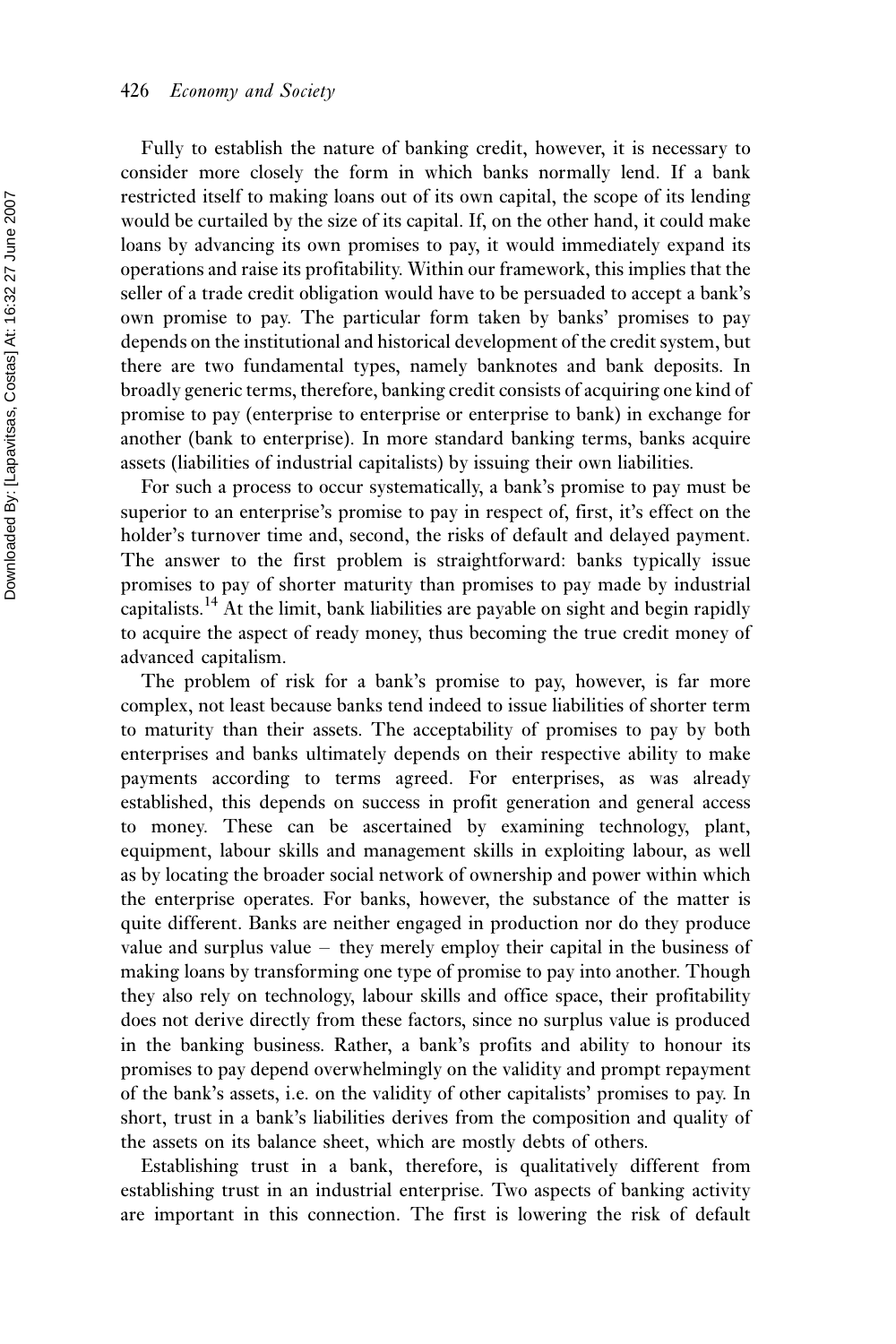through diversification of bank assets. By purchasing promises to pay issued by several unrelated industrial capitalists, banks can reduce the risk of default across their holdings. Banks can further reduce the risk of default by possessing substantial capital which could be used to write off bad assets. The second aspect is bank access to reserves. The maturity difference between long-term assets and short-term liabilities is a perilous problem for banks since their liabilities mature faster than their assets. It is trivially true that, if faced with extraordinary withdrawal demands, banks could go bankrupt. Thus, banks must possess a certain amount of liquid assets, including generally acceptable money, to satisfy recurrent and unusual withdrawal demands. On the other hand, holding liquid reserves brings to banks little or no profit. Banks, therefore, continually walk a tightrope, learning through experience to keep the minimum level of reserves that allows them to honour their promises to pay in the normal course of business.

It is immediately apparent, therefore, that the acceptability of a bank's promise to pay is determined by broader social factors than an enterprise's promise to pay. The soundness of a bank's liabilities rests on the quality of its assets, i.e. on the validity of various promises to pay made by industrial capitalists which the bank has chosen to acquire. By constructing a set of assets a bank brings together a variety of fields of trust across several industrial sectors which act as foundation for trust in the bank's own promises to pay. The particular and private varieties of trust among capitalists across a broad swathe of industry are subsumed under a bank's own promise to pay. The trust between a bank and a capitalist who accepts the bank's liabilities rests on broader and more strongly social foundations than trust between two industrial capitalists. By the same token, banks' promises to pay can be more generally acceptable than those of enterprises. Banking credit can therefore supersede trade credit. It is characteristic of advanced industrial capitalism that trade credit, while continuing to emerge spontaneously, is subsumed under banking credit.

The qualitative difference between banking and trade credit corresponds to an inherent asymmetry between banks and enterprises with respect to credit operations. Banks lack direct links with their customers through production and trade, but possess specialist skills in assessing commercial and other promises to pay across sectors and industries. These skills rely on collecting and evaluating information about a variety of enterprises as well as comparing enterprises against each other, thus establishing social standards of creditworthiness. In contrast industrial enterprises are at a disadvantage in assessing the creditworthiness of banks, since the business of the former is to produce and sell commodities. Furthermore, it would be prohibitively expensive for industrial capitalists to check the quality of a bank's assets, given that such assets comprise promises to pay by many enterprises in several different sectors. Consequently, industrial capitalists base their assessment of banks' creditworthiness on bank reserves and capital as well as on the diversification of bank assets.

The asymmetry between banks and industrial capital is reflected in the role of power in sustaining their respective creditworthiness. Power available to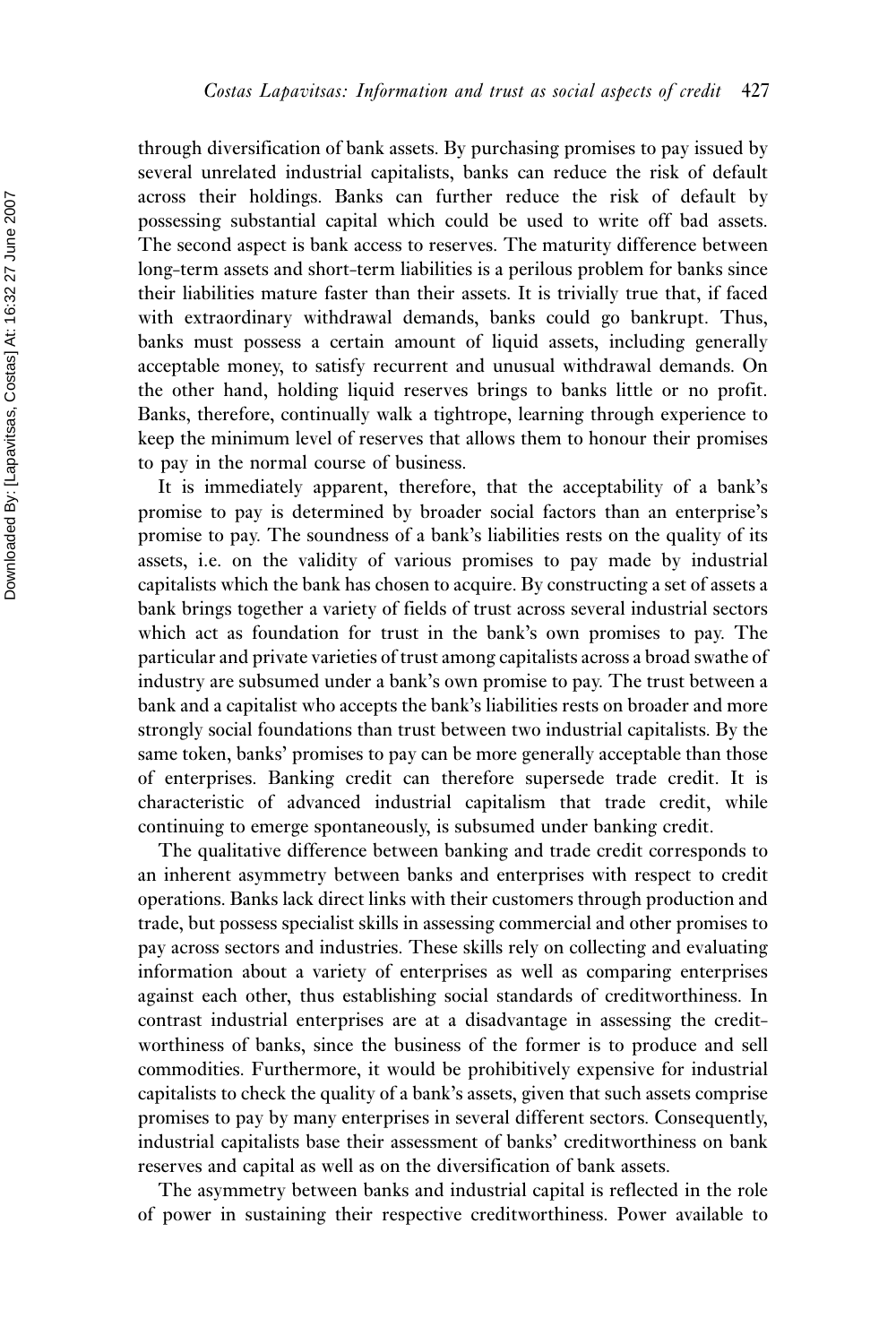industrial capitalists (economic, social and political) could guarantee access to money and therefore the prompt settlement of promises to pay. Consequently banks use their information-collecting mechanisms to become acquainted with property relations, political and social connections, even family and kinship relations among their customers. Banks become repositories of knowledge regarding the technical and social aspects of capitalist accumulation across several sectors of the economy. Banks must also project an image of power, if they are to persuade industrial capitalists to accept their promises to pay, in view of the difficulty of assessing the quality of bank operations. Industrial capitalists acquire confidence in a bank's liabilities partly as a result of property relations and partly due to the social and political connections of the bank. For a bank, extensive political contacts, family connections, the image of wealth and wide-ranging property interests are integral parts of its business.

In sum, banking transcends commercial credit and broadens the basis of trust among capitalists by giving to credit a more social character. Banks specialize in purchasing promises to pay made by capitalists across several enterprises and sectors. Therefore, banks provide a more general basis for trust in their own promises to pay. To undertake their operations, banks must acquire and develop skills in collecting and evaluating information about other capitalist enterprises. Consequently banks systematically accumulate knowledge about economic, social and political issues relevant to capitalist accumulation in particular areas (economic and geographical).

#### The social nature of trust in money market credit

Money market credit  $-$  the third layer of the credit pyramid  $-$  is typically advanced among banks and other financial institutions. 'Money market', in this context, is an envelope term for markets in short-term financial instruments, such as overnight loans, finance bills and commercial bills. These are wholesale markets created by financial institutions, and they form the backbone of the credit system. One fundamental reason for the emergence of the money market is the need of banks for reserves.<sup>15</sup> Since reserves are necessary to sustain liabilities, banks typically commit some of their own capital to building reserves. However, when the bulk of reserves comes out of the banks' own capital, banks are constrained in expanding their profit-generating assets. To overcome this problem, banks seek to obtain reserves by borrowing temporarily idle money from others, including enterprises and individual capitalists.

Assuming that banks engage in borrowing funds from others, it is apparent that their access to reserves would vary according to the particular area in which they operate (geographical and economic). Depending on an area's characteristics (composition of production, profitability of industrial capital and so on) some banks find it easier than others to obtain idle funds. The unevenness of bank access to reserves underpins the emergence of the money market: banks that have a shortage of reserves borrow from banks that have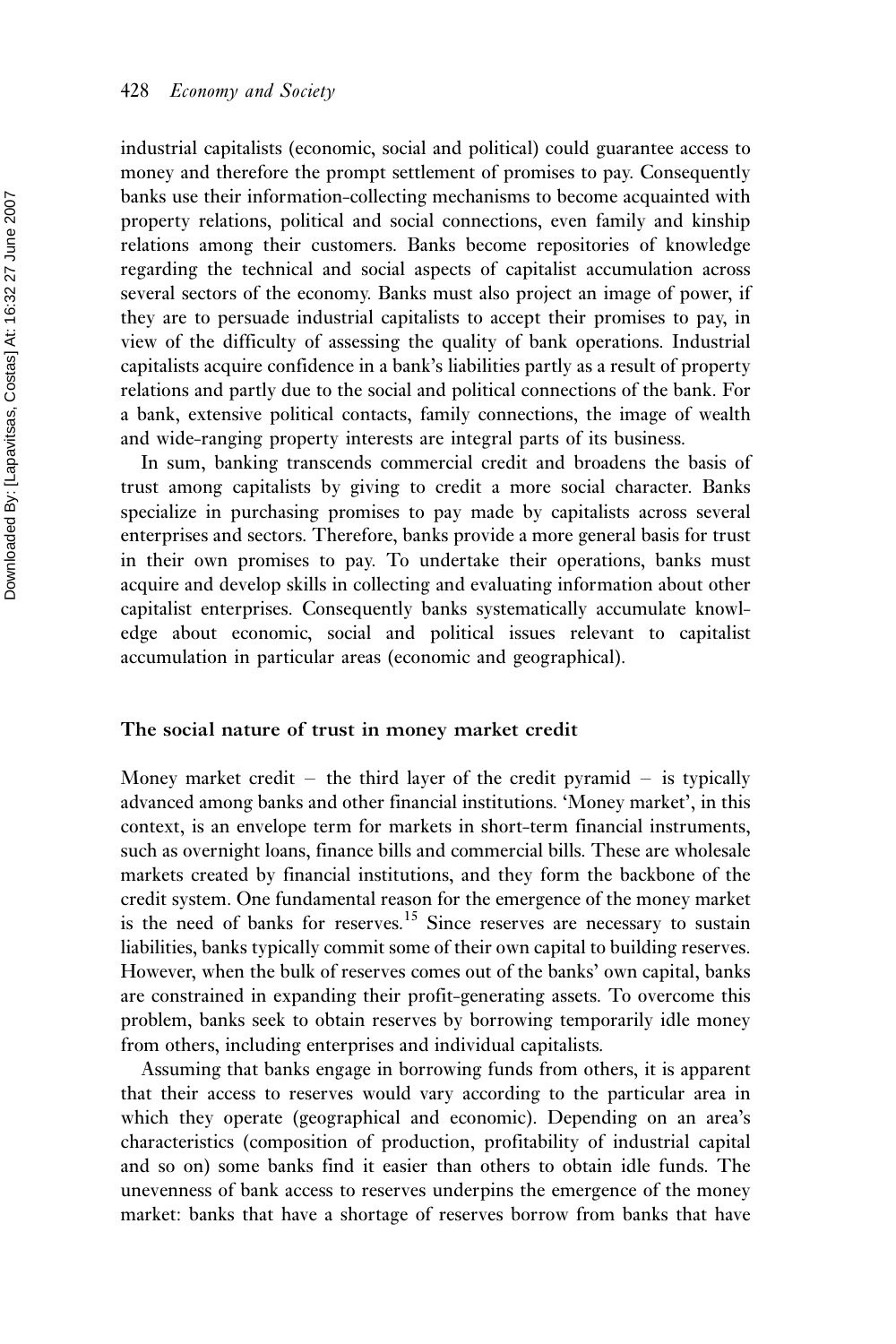surplus reserves. The form taken by such credit is variable; the borrowing bank, for instance, could sell some of its assets against promises to pay made by another bank; alternatively, it could issue its own promises to pay and exchange (sell) them for those of another bank. In generic terms, however, money market transactions are inter-bank borrowing and lending that emerges spontaneously as banks attempt to secure reserves.<sup>16</sup>

By the same token, the money market transforms funds available for lending across society into a homogeneous commodity, i.e. loanable money capital. Since the money market cuts across economic and geographical areas, it enables idle money funds to acquire a common and general character across society, and thereby to command interest. Consequently, in the money market, the rate of interest is established with precision and society-wide applicability. Given a money market, banks are able systematically to function as financial intermediaries across society, collecting idle funds, transforming them into loanable capital and channelling them toward capitalist accumulation.

Mainstream economic theory has long assumed that banks are financial intermediaries, though the activities of contemporary banks have cast considerable doubt on this assumption, as was mentioned in the introduction. For the approach adopted here, in contrast, banks are not financial intermediaries directly and immediately, or even by definition. Rather, the function of financial intermediation accrues to banks as they expand their balance sheets and develop their own ability to borrow. But banks continue to engage in a host of other activities (money-dealing and lending) that are, logically and in practice, prior to financial intermediation. In freely operating credit systems banks become proper financial intermediaries as a market for borrowed funds develops, which includes other banks but also enterprises.

The importance of this point can also be seen in terms of the monitoring and supervisory functions of banks over their borrowers, which mainstream economic theory stresses as the defining aspect of banking within financial intermediation. It is an even more remarkable aspect of banking, however that capitalists and others deposit money with banks on the basis of mere promises to pay by the latter. After all, the lending activities of banks involve mostly the transformation of one promise to pay (by an enterprise) into another (by a bank). In contrast, depositing idle money with a bank represents an outright transfer of money against a mere promise to pay by the bank. For capitalists and others to take this bold step it is imperative to have sufficient trust in the bank. The basis for such trust is provided by the general acceptability of a bank's promises to pay which, as was already established, depends on the quality of other capitalists' assets purchased by the bank. Thus, a bank is able to attract idle funds (borrow) because there is a foundation of trust in its liabilities created through its general operations.

The money market is pivotal to the further evolution of trust within the credit system. Loanable money capital is traded in the money market largely among specialists, typically in large sums and for short periods of time. The asymmetry that characterizes credit relations between banks and industrial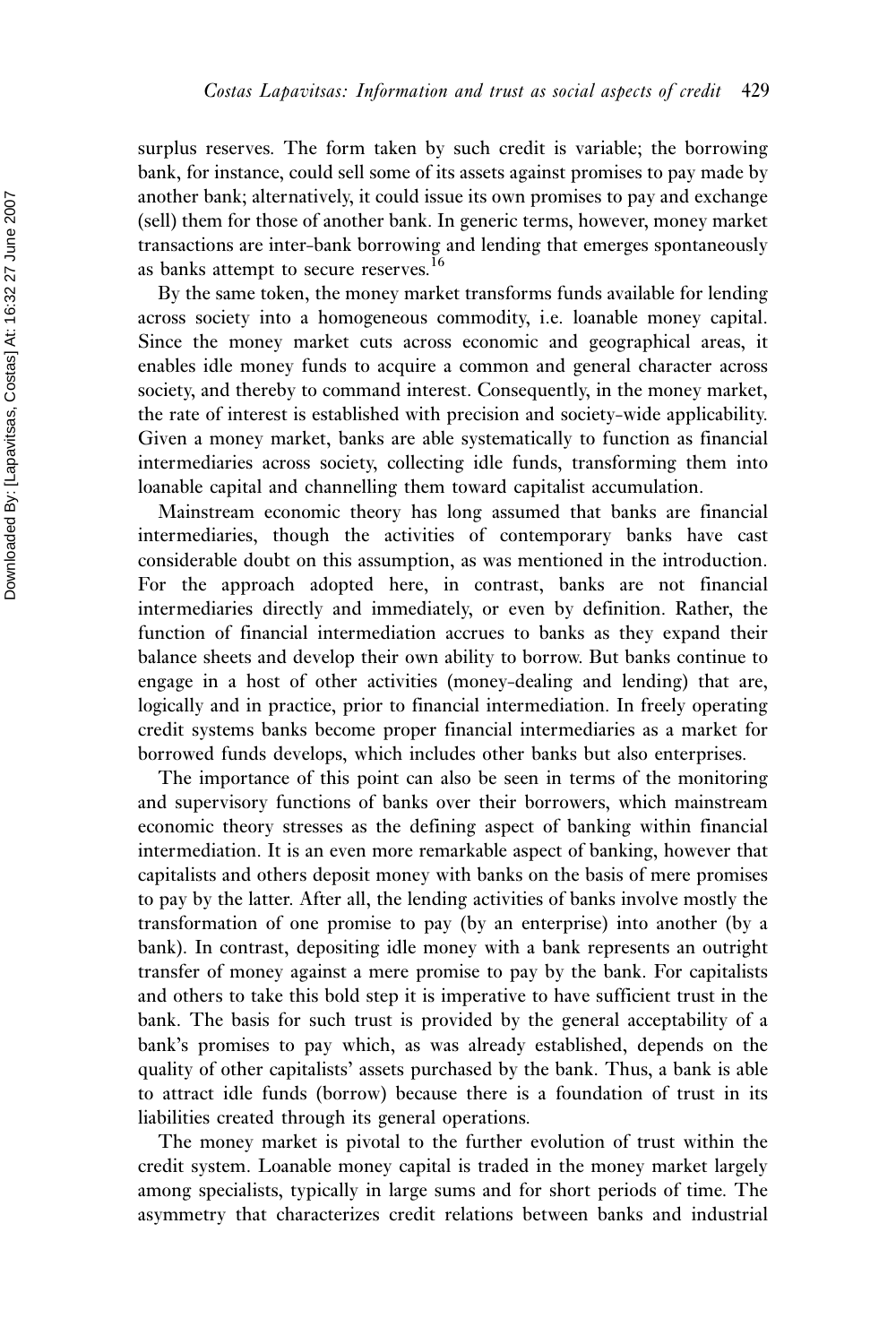capitalists is eliminated in the money market since participants typically are specialists in banking credit. The acceptability of promises to pay issued by banks that participate in the money market is assessed by other banks or by specialist financial institutions. Money market banks continually compare, contrast and evaluate each other's promises to pay, empirically establishing general standards of acceptability. Nonetheless, a bank's promise to pay is ultimately based on its assets, i.e. on the private promises to pay that the bank has chosen to acquire and hold. Consequently in the money market private promises to pay by particular capitalists  $-$  subsumed under a single bank's promise to  $pay - are assessed as a homogeneous mass. They are compared to$ the assets of other banks, resulting in a degree of acceptability accorded to each bank's promise to pay and potentially valid for society as a whole.

In the money market, the creditworthiness of banks is subjected to meticulous and detached assessment that has society-wide determinants. At the same time, transacting parties are typically removed from production and circulation of commodities, while money is both the means and the object of transactions. In establishing a relationship between money market counterparties, therefore, all other considerations are subordinated to the imperative of money-making. Economic and non-economic aspects of a bank's activities are assessed from the point of view of securing repayment of money advanced.

Money market credit, despite its social character, is in every instance a promise to pay by a particular bank, and hence retains a private aspect. The private aspect of money market credit is often measured and expressed as a single index (rating) attached to participants. In short, in the money market, creditworthiness is established as a social property of capital in the objective and 'thing-like' form of an index. The pivotal role of the money market also makes it possible for the practices and methods of credit rating to spread across the credit system, applying to individual enterprises, persons and even countries. The deeper foundations of the practice of 'credit scoring' lie in this aspect of the credit system. Economic position, social standing, access to power, even national characteristics and traits of particular borrowers are subsumed under an index the sole purpose of which is to indicate probability of repayment. Analogously, the ethical, moral, religious, customary and hierarchical dimensions of borrowing and lending are reduced to a numerical figure that suffices as foundation of trust.

#### Central bank credit

The central bank is the apex of the pyramid of the credit system and emerges spontaneously out of bank interactions in the money market.<sup>17</sup> Banks operating in the money market achieve cost reductions by concentrating reserves at one central point, thus reducing the sum total of reserves. From this perspective, the central bank is a money market bank that attracts reserves from all others, i.e. it is the bank of banks.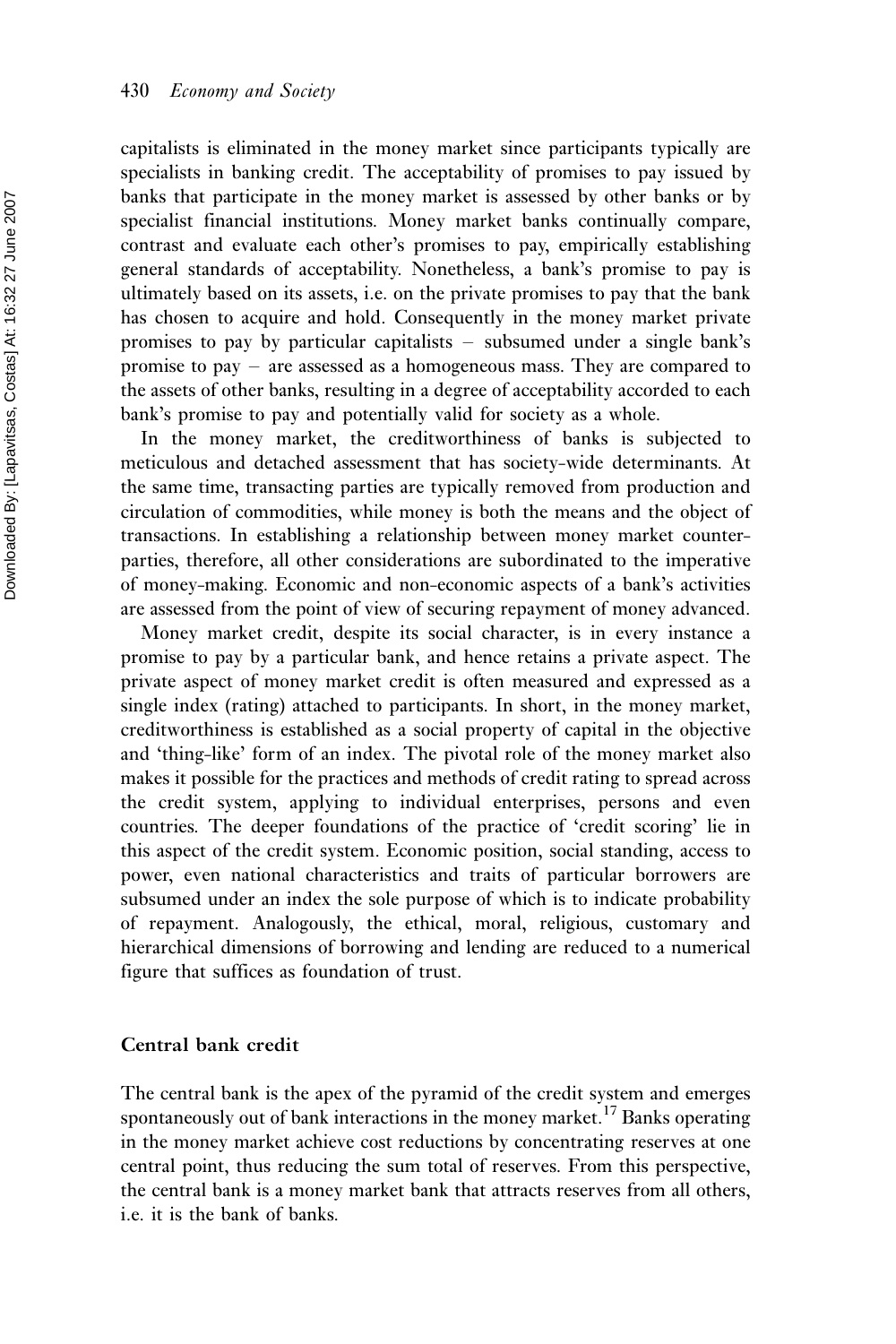For the central bank to hold the centralized reserve of the banking system, its own promises to pay must have adequate acceptability among banks and others. Trust in the central bank's promises to pay derives in the first instance from the quality of its assets. Fundamental to this trust is the central bank's own reserve, i.e. the ultimate reserve for the credit system as a whole. But of similar importance is the quality of other assets held by the central bank, including promises to pay made by money market banks. It is necessary for the central bank, therefore, systematically to assess other banks' operations, often on a daily basis, estimating the acceptability of their promises to pay. Gathering and evaluating information, something which all banks practise, reaches its pinnacle with the central bank, partly because its activities are directed towards other banks.

Since the central bank tends to deal primarily with money market banks, the information that it collects and analyses extends across the economy. Moreover, by constantly evaluating and acquiring promises to pay by money market banks, the central bank further homogenizes credit. Its own promises to pay, therefore, represent the most social form (and highest grade) of credit in the capitalist economy. For this reason, central bank promises to pay (banknotes and deposits) function as the dominant means of payment in the money market and become the credit money *par excellence* across the economy. The paying function of central bank liabilities is also important in the clearing process. Promises to pay that are exchanged among banks require settlement at maturity, and hence cause transfers of bank reserves. If such promises were cancelled out through clearing, banks would make fewer transfers while keeping smaller reserves, other things being equal.<sup>18</sup> The dominant money of the clearing process in advanced capitalism typically comprises central bank promises to pay.

The money-like aspect of the central bank's liabilities puts it apart from other banks. Money market banks are strongly disposed to accept the central bank's promises to pay as long as they are broadly accepted as means of payment. But, by the same token, these promises to pay can function as money because money market banks are prepared to accept them. The central bank thus performs a delicate balancing act: its credit is the best available in the capitalist economy, allowing its liabilities to function as the money of settlement and trade, but other banks are disposed to accept these liabilities on the assumption that they will continue to function as money.

The social character of the central bank's credit is fully established, however, only after two further developments: first, the central bank becomes the bank of the state and, second, it emerges as the guardian of a country's reserve of international means of payment.<sup>19</sup> As the bank of the state, the central bank manages the state's accounts and debts, and makes direct loans to the state. These activities have immediate implications for the central bank's credit. Central bank assets include the state's promises to pay (bonds and bills) which derive their validity from the state's ability to tax. By holding the state's promises to pay the central bank can normally improve the quality of its assets and the acceptability of its liabilities. The state can further strengthen the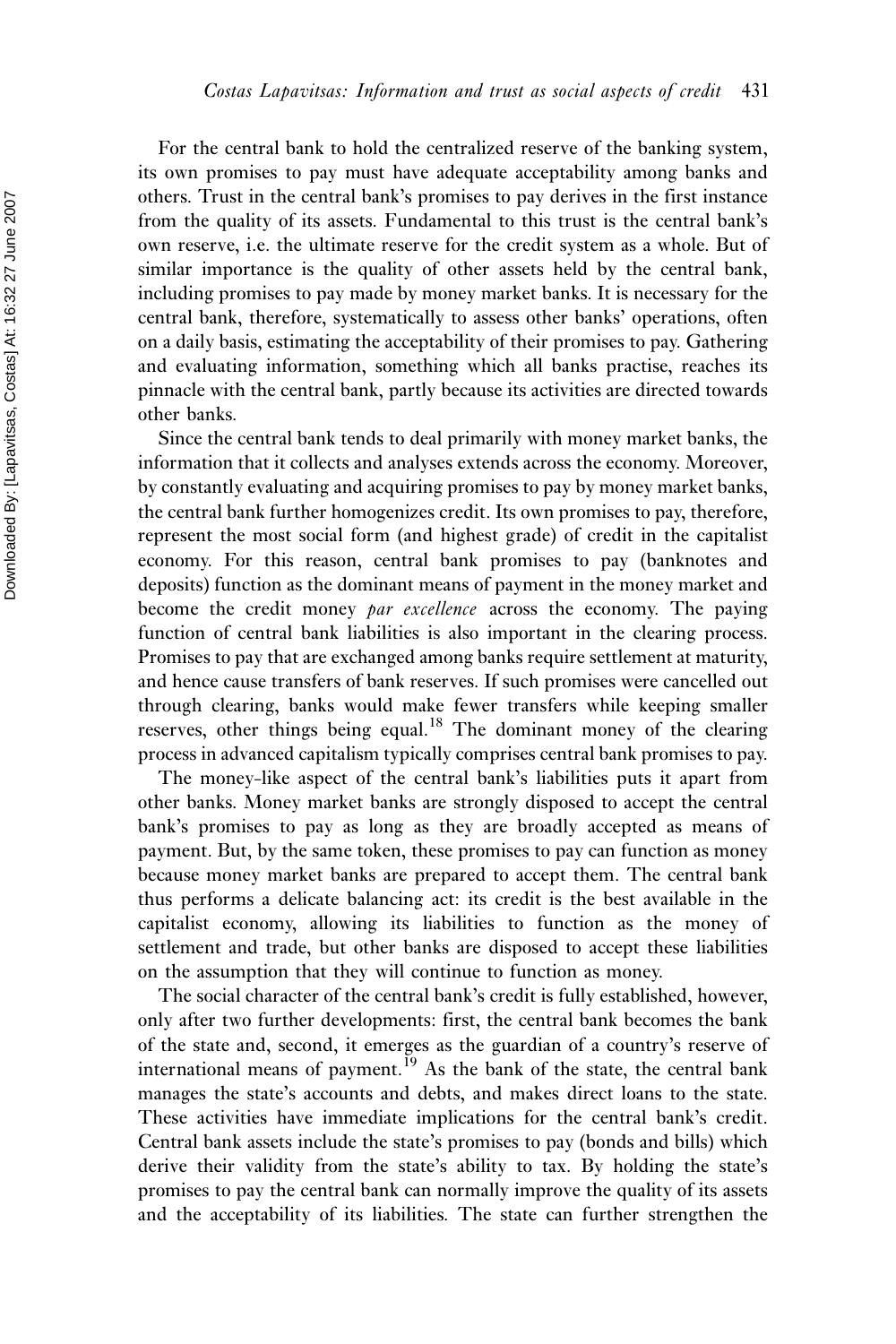acceptability of the central bank's promises to pay by declaring them legal tender, i.e. obligatory in discharge of private debts. The state thus places its own authority and power behind central bank promises to pay, turning their use into a stable social norm. Consequently, the credit of the central bank reflects directly the state's political power as well as its power to tax. Finally, a central bank's promises to pay could be used in international operations, becoming accepted by other nations as means of payment and component of their international reserves. The credit advanced by a central bank would then transcend its national character and assume a global aspect. Central bank credit would, in this instance, reflect the comparative strength of nations in the world arena.

Central bank credit has a social character that affords to the central bank enormous economic and social power. Given that the central bank systematically collects information about the credit system and the economy, it is able to monitor the credit system for moral hazard and fraud.<sup>20</sup> The central bank's unique position within the credit system allows it to impose sanctions on banks, sustained by a battery of professional and legal regulations. By regularly supplying its credit to the money market, moreover, the central bank can influence the terms on which banks lend to each other, altering the rate of interest across the economy. Its liabilities can also rescue financial institutions from bankruptcy and prevent or ameliorate financial crises. Finally, the central bank could, if it wished, intervene in the allocation of credit by banks across industry, thus affecting the performance of particular sectors and even the distribution of income.

But the central bank remains at bottom a bank. Its first and overriding concern is to protect the interests of financial institutions and their most powerful customers. The bias inherent in central bank interventions emerges starkly at times of crisis, as the broader interests of society are subordinated to the needs and demands of the credit system. Even then, deciding which financial institutions will receive credit  $-$  as well as how much, under what terms and for how  $long - also$  depends on broader considerations. Political power, social connections, wealth, property links, even family relations, influence the deployment of central bank credit in times of crisis.

# Conclusion

Contemporary neoclassical theory of finance lays great emphasis on information processing by lenders, especially financial institutions. This emphasis is consistent with the impact of information technologies on finance during the last three decades. However, information processing and building of trust among credit counter-parties also have social constituents which mainstream economic theory tends to overlook.

Drawing on Marxist political economy, this article has shown that relations of trust are essential among counter-parties, since credit entails the advance of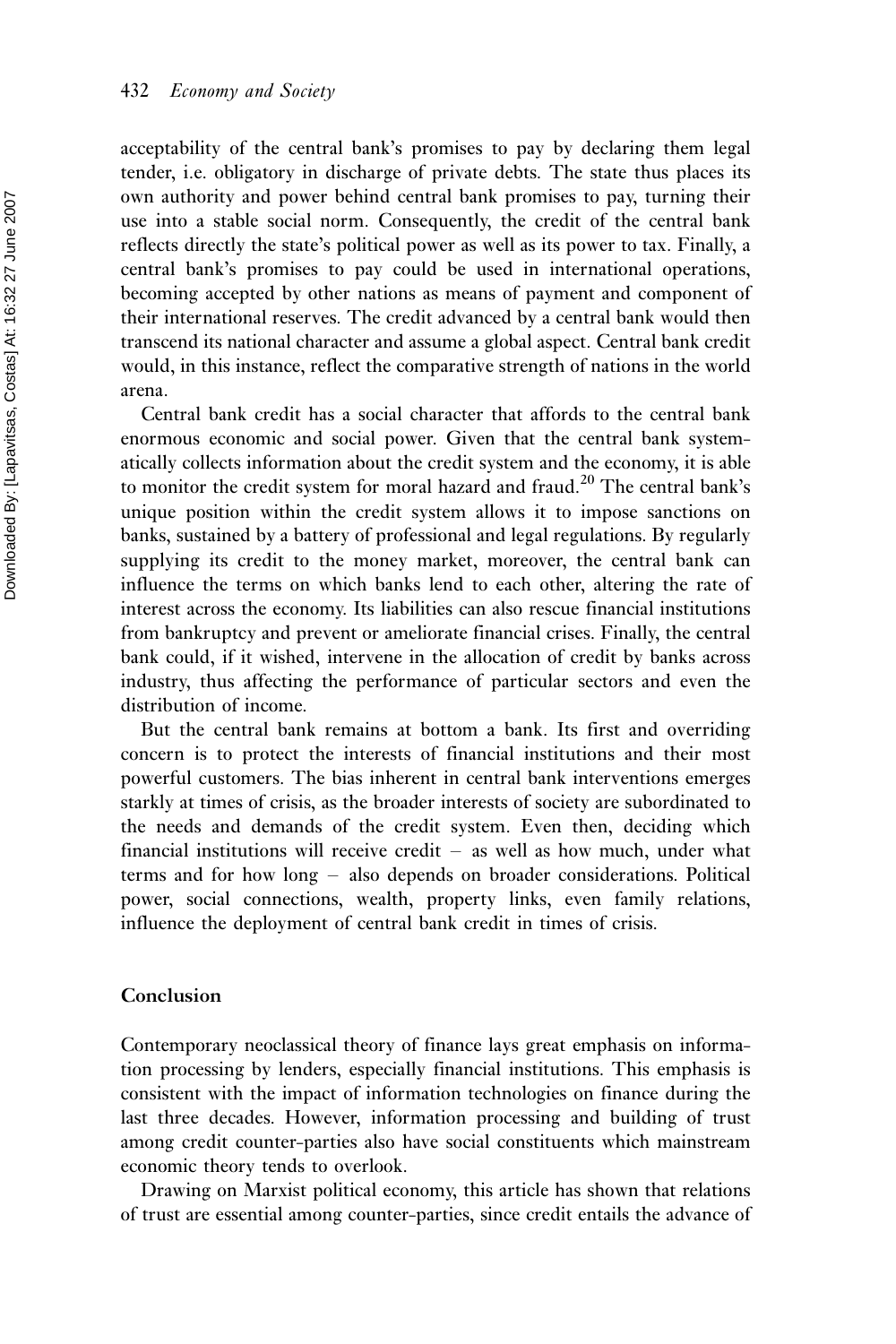value against mere promises to pay. For trust to be sustained, however, it is necessary for the lender to have information regarding the borrower's economic activities and social position. In this respect credit is qualitatively different from the plain buying and selling of commodities, which regularly occur among complete strangers.

Trust necessary for credit transactions could develop spontaneously among counter-parties, typically through commodity transactions that provide information about those involved. This is characteristic of trade credit advanced among capitalist enterprises within the same sector. Trust could also be built through the purposeful acquisition of information about the borrower's command over resources and access to money, as well as personal, political and social relations. This is typical of banking credit advanced by financial institutions to individuals and capitalist enterprises, as well as to other financial institutions.

It was further shown that relations of trust  $-$  and the information necessary to sustain them  $-$  are transformed through the operations of the credit system. In trade credit, trust is a private and subjective relationship among enterprises that rests on mutual knowledge accumulated through buying and selling. In banking credit, on the other hand, trust is a social and objective relationship between financial institutions and individuals or enterprises, and even more so among financial institutions themselves. To weigh the creditworthiness of counter-parties in banking credit it is necessary to undertake detached assessment of information about their economic activities and social relations. This is apparent in the money market, where trust among participating banks, including the central bank, has strongly social determinants. Institutions participating in the money market homogenize trust by systematically comparing the promises to pay that are made by capitalist enterprises across the economy. Consequently, financial institutions have to collect and analyse information about the economy as a whole, and thus transcend the particularity of narrower forms of credit. Broad relations of property, power, hierarchy and influence are subsumed under credit ratings that are created through the activities of credit institutions.

The trust that underpins capitalist credit has strongly social constituents but ultimately pivots on the ability of the borrower to repay debt. Consequently its moral and ethical content is thin, leaving scope for fraud and deception. As trust becomes increasingly objective and social, moreover, the moral force present in credit transactions becomes weaker. The more social that trust becomes, the more heavily it relies on contractual specification of credit agreements and enforcement by law.

## Notes

<sup>1</sup> The core of this literature was established in the 1980s and 1990s. Key papers include Leland and Pyle (1977), Bryant (1980), Diamond and Dybvig (1983), Diamond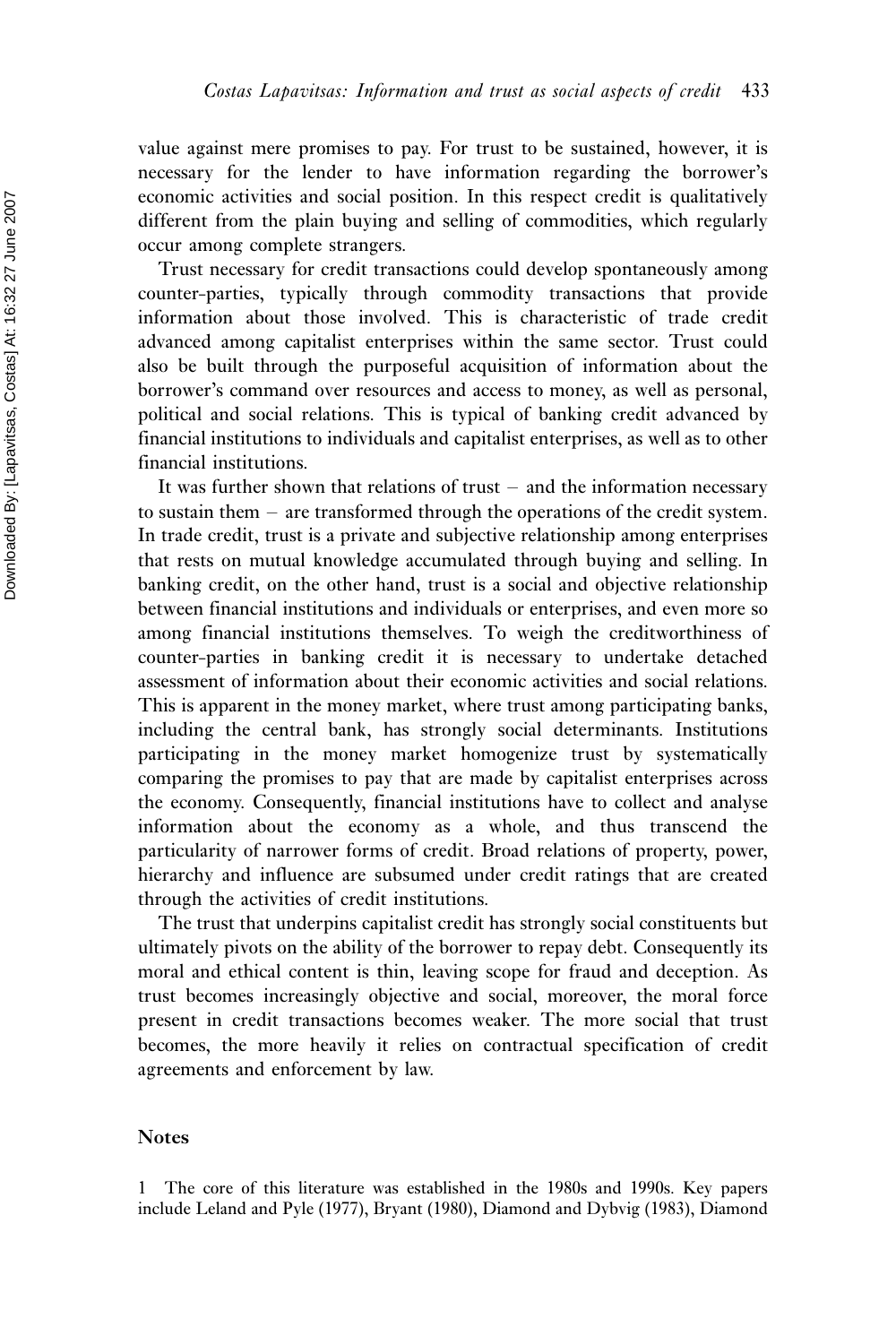(1984), Boyd and Prescott (1986). The survey by Bhattacharya and Thakor (1993) remains informative.

See, very selectively, Boyd and Gertler (1994), Berger et al. (1995), Edwards and Mishkin (1995) and Hunter et al. (2001).

Empirical work in economic sociology has already shown that regular advance and repayment of loans draws on a range of social contacts between lenders and borrowers (Uzzi 1999).

4 For instance, Hilferding (1981 [1910]: ch. 5) and de Brunhoff (1976 [1973]: 77 98). 5 See Itoh (1988) and Lapavitsas (2003).

6 Indicatively, Berger and Mester (1997, 2003), Diamond and Rajan (2001) and Kashyap et al. (2002).

7 See, Berger and Udell (1995, 2002), Petersen and Rajan (1995), Boot (2000), Boot and Thakor (2000) and Berger  $et$  al. (2005).

8 See Townsend (1979). Influential papers in this vein include Gale and Hellwig (1985), Hart and Holmstrom (1987) and Innes (1990).

9 Finance is broader not least because it includes equity (share issuing), which rests on property relations and differs qualitatively from credit; see Itoh and Lapavitsas (1999: chs 4, 5).

10 Deposit insurance does not eliminate the risk of bankruptcy; rather, it strengthens trust in banks.

11 Mainstream economics is aware of the peculiar features of information gathering in trade credit transactions. See, for instance, Brennan et al. (1988), Biais and Gollier (1997) and Jain (2001).

12 Schumpeter (1954: 729–30) calls this approach to banking credit the 'Commercial-Bill Theory of Banking' and associates it with the Banking School, while breezily dismissing it.

13 For a clear presentation of Marx's distinctions, see Fine (1985–6).

14 This is the well-known issue of maturity transformation effected by banks, whereby their liabilities typically have much shorter term to maturity than their assets. It has long been discussed in the literature: for instance, Sayers (1967 [1938]: ch. 2) and Goodhart (1989: 104-13).

15 The state is of critical importance in the money market, since short-term state bills provide the basis of liquidity. However, primary economic reasons for the market's emergence are to be found in the actions of banks. The financial activities of the state are entirely beyond the scope of this article.

16 For further discussion of the money market, see Itoh and Lapavitsas (1999: ch. 4).

17 For further discussion of this point, see Lapavitsas (1997).

18 The complex links between clearing and central baking are discussed in Timberlake (1984) but from a perspective that sees central banks as 'unnatural' in a capitalist economy.

19 Evidently these developments occur for reasons that are not simply economic but depend on domestic political considerations as well as international relations.

20 Goodhart (1985) argues that this function of central banks is the reason for their existence.

# References

Allen, F. and Santomero, A. (1999) 'What do financial intermediaries do?', Journal of Banking and Finance 25:  $271 - 94.$ 

Berger, A. and Mester, L. (1997) 'Inside the black box: what explains differences in the efficiencies of financial institutions?', Journal of Banking and Finance 21:  $895 - 947.$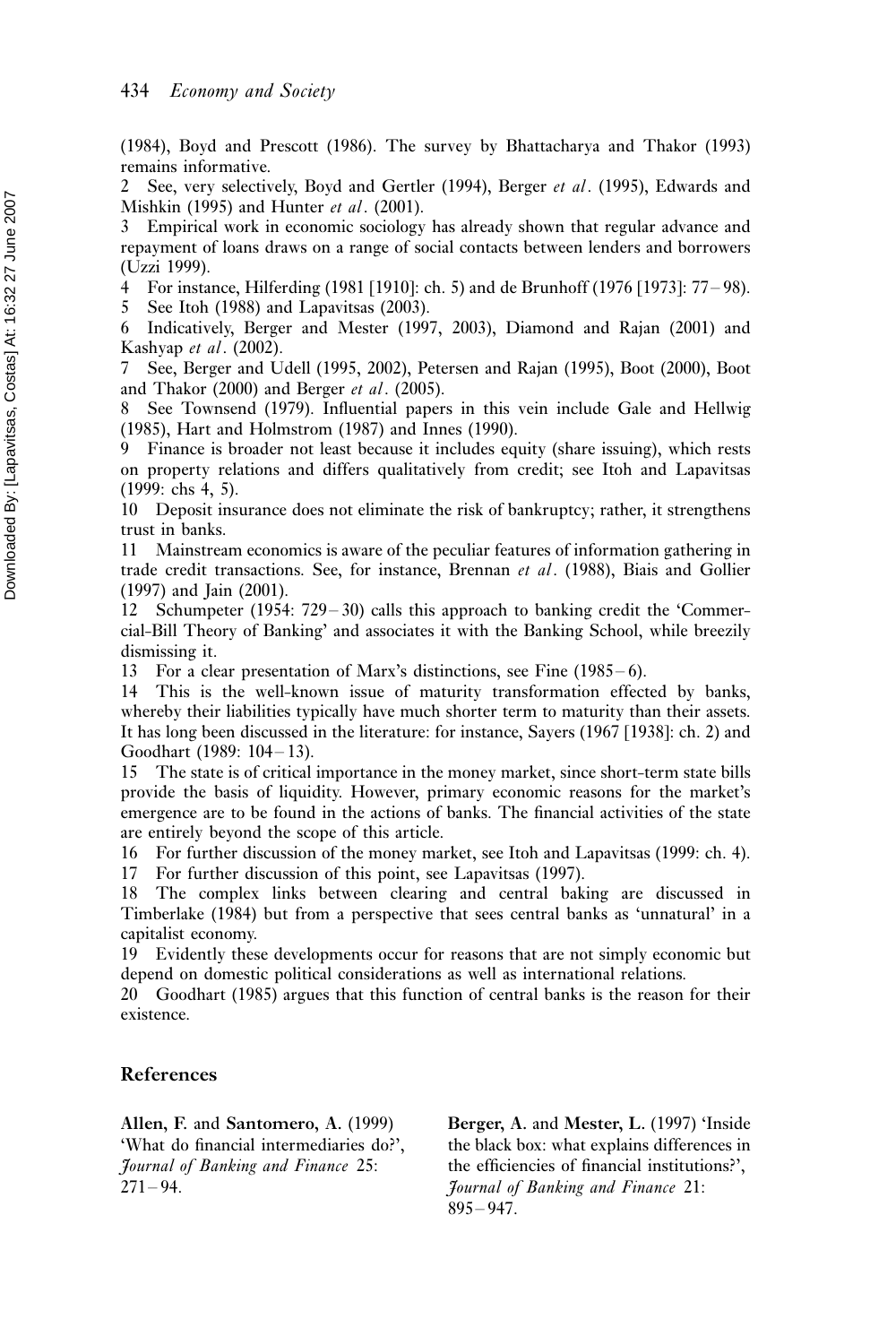$\rightarrow$  (2003) 'Explaining the dramatic changes in performance of US banks: technological change, deregulation, and dynamic changes in competition', Journal of Financial Intermediation 12: 57–95. Berger, A. and Udell, G. (1995) 'Relationship lending and lines of credit in small firm finance', Journal of Business  $68(3)$ : 351 - 81. - (2002) 'Small business credit availability and relationship lending: the importance of bank organisational structure', Economic Journal 112 (February):  $32-53$ . Berger, A., Kashyap, A. and Scalise, J. (1995) 'The transformation of the US banking industry: what a long, strange trip it's been', Brookings Papers on Economic Activity 2:  $55-218$ . Berger, A., Miller, N., Petersen, M., Rajan, R. and Stein, J. (2005) 'Does function follow organizational form? Evidence from the lending practices of large and small banks', Journal of Financial Economics 76: 237-69. Bhattacharya, S. and Thakor, A. (1993) 'Contemporary banking theory', Journal of Financial Intermediation  $3: 2-50$ . Biais, B. and Gollier, C. (1997) 'Trade credit and credit rationing', Review of Financial Studies 10. Boot, A. (2000) 'Relationship banking: what do we know?', Journal of Financial Intermediation 9:  $7-25$ . Boot, A. and Thakor, A. (2000) 'Can relationship banking survive competition?', Journal of Finance 53(2):  $679-713$ . Boyd, J. and Gertler, M. (1994) 'Are banks dead? Or are the reports greatly exaggerated?', Federal Bank of Minneapolis Quarterly Review 18(3):  $2-23$ . Boyd, J. and Prescott, E. (1986) 'Financial intermediary-coalitions', Journal of Economic Theory 38:  $211-32$ . Brennan, M., Maksimovic, V. and Zechner, J. (1988) 'Vendor financing',  $Journal of Finance 43: 1169-76.$ Bryant, J. (1980) 'A model of reserves, bank runs, and deposit insurance', *Journal* of Banking and Finance 4: 335–44. de Brunhoff, S. (1976 [1973]) Marx on Money, New York: Urizen Books.

Diamond, D. (1984) 'Financial intermediation and delegated monitoring', Review of Economic Studies  $51(3): 393 - 414.$ Diamond, D. and Dybvig, P. (1983) 'Bank runs, deposit insurance and liquidity', Journal of Political Economy 91:  $401 - 19$ . Diamond, D. and Rajan, R. (2001) 'Liquidity risk, liquidity creation, and financial fragility: a theory of banking', Journal of Political Economy 109(2):  $287 - 327$ . Duffie, D. and Singleton, K. (2003) Credit Risk , Princeton, NJ: Princeton University Press. Edwards, F. and Mishkin, F. (1995) 'The decline of traditional banking: implications for financial stability and regulatory policy', Federal Reserve Bank of New York Economic Policy Review July:  $27 - 45$ . Fine, B. (1985) 'Banking capital and the theory of interest', Science and Society  $49(4): 387 - 413.$ Gale, D. and Hellwig, M. (1985) 'Incentive-compatible debt contracts: the one-period problem', Review of Economic Studies 52:  $647 - 63$ . Goodhart, C. A. E. (1985) The Evolution of Central Banks, Cambridge, MA: MIT Press.  $\rightarrow$  (1989) Money, Information and Uncertainty, 2nd edn, Basingstoke: Macmillan. Hart, O. and Holmstrom, B. (1987) 'The theory of contracts', in T. Bewley (ed.) Advances in Economic Theory, New York: Cambridge University Press. Hilferding, R. (1981 [1910]) Finance Capital, London: Routledge & Kegan Paul. Hunter, L., Bernhardt, A., Hughes, K. and Skuratowicz, E. (2001) 'It's not just the ATMs: technology, firm strategies, jobs, and earnings in retail banking', Industrial Labour Relations Review  $54(2A): 402 - 24.$ Innes, R. (1990) 'Limited liability and

incentive contracting with ex-ante action choices', Journal of Economic Theory  $52(1): 45 - 67.$